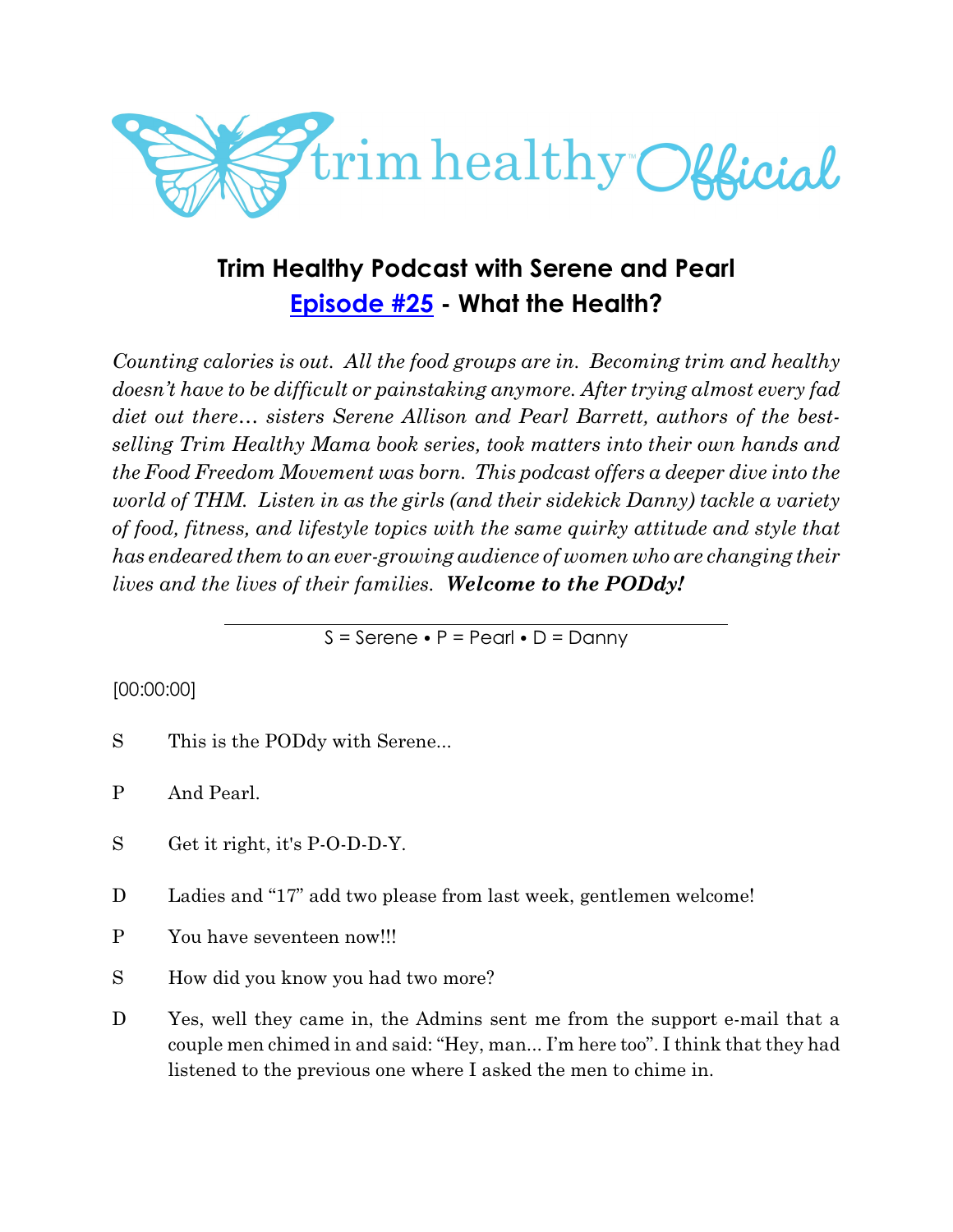- S Have you got, like, rings, like special like loops that you made out of, like, crepe paper and you're hanging them on your ceiling, and you've got 17 now?
- P Seventeen men.
- D Yes, I have a little shrine actually with candles.
- P Okay, so you've got a long way to go because we've got about half a million women. We've got 17 men, so if you're a male out there...listen and just make Danny's world and let him know that you're listening.

[00:00:45]

- S You could be identified by a ring of crepe paper.
- D Yes.
- P Do you have the word crepe paper here in America?
- D Yes, yes we have crepe paper.
- P You do?
- D Well, not only the word but the actual paper is also here.
- P I thought that might have been a down under thing because I haven't heard it.
- S You were clarifying for me…
- P I was.
- D But either way, welcome back to The PODdy, with the greatest gals I know.
- P And now we don't have to pretend that Serene's not pregnant.
- S Yes, I know. The last few weeks were like.....

[00:01:14]

- S Yes I was like, suck it up Serene, put a big smile on your face. Act like you're not sick. But now I can be my barf self.
- P I mean, everyone's just here in the living room with us.
- S I forgot, I can be my barf self.
- P Your barf self.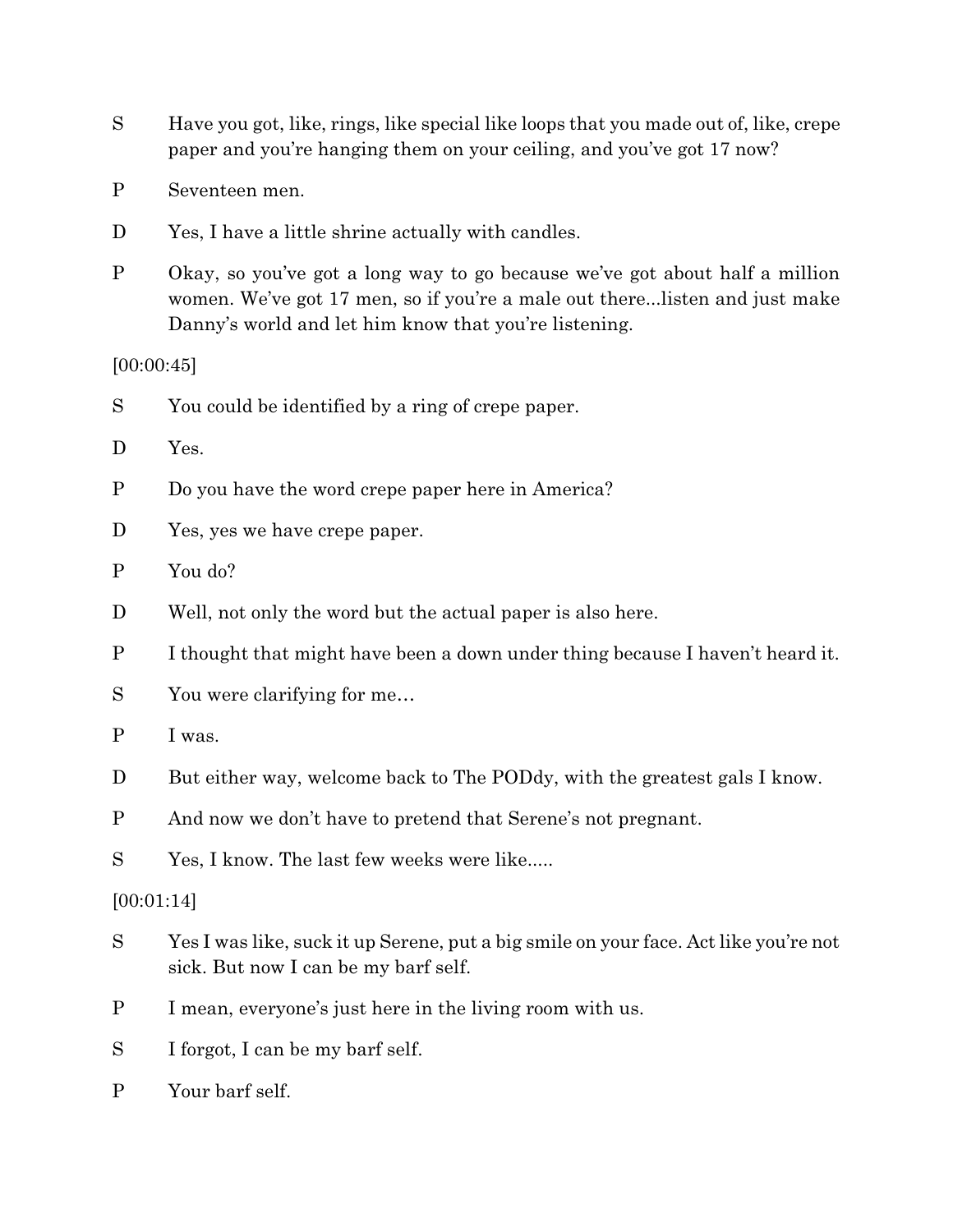- S Sometimes I'm just laying on this couch holding the microphone because I can't even sit up.
- P Yes, she suffers the major nausea in her first three months but she thinks it's a good sign, right?
- S Yes, I had three hours of reprieve two days ago, and I spent the whole three hours worrying that everything was wrong.
- P Serene, you don't listen to our podcasts?
- S No, listen. I know that. I know. I know. I know.

[00:01:45]

- P You should listen to our podcasts.
- S I know but I've spent my whole life saying, since the miscarriage, and I wasn't sick, well, I've got to be sick every day of the first trimester.
- P Well, I think its Episode 3 or 4, I want you to go back to listen, it's called fear.
- S Okay, yes, big sister.
- P Hey, but we've got a burning topic on our hearts today actually. Lately there's been a lot going around. It seems to cycle. These extreme diets seem to cycle around because…
- S Because there's nothing new under the sun
- P No, there's not. And Serene and I feel like we actually have grounds to talk about this because we have lived some of this. We have lived our lives. We came to Trim Healthy Mama because we tried the extremes and they were found wanting. We didn't try them for a couple of days or a couple of months. We tried these for years... Serene.
- S And we weren't just like try that for a little time. We were staunch advocates, like basically…
- P No, you were, I wasn't as staunch.
- S If there was a day when I could have marched through Nashville, Tennessee with a placard, I would have. You know, saying that what I was doing was the only way.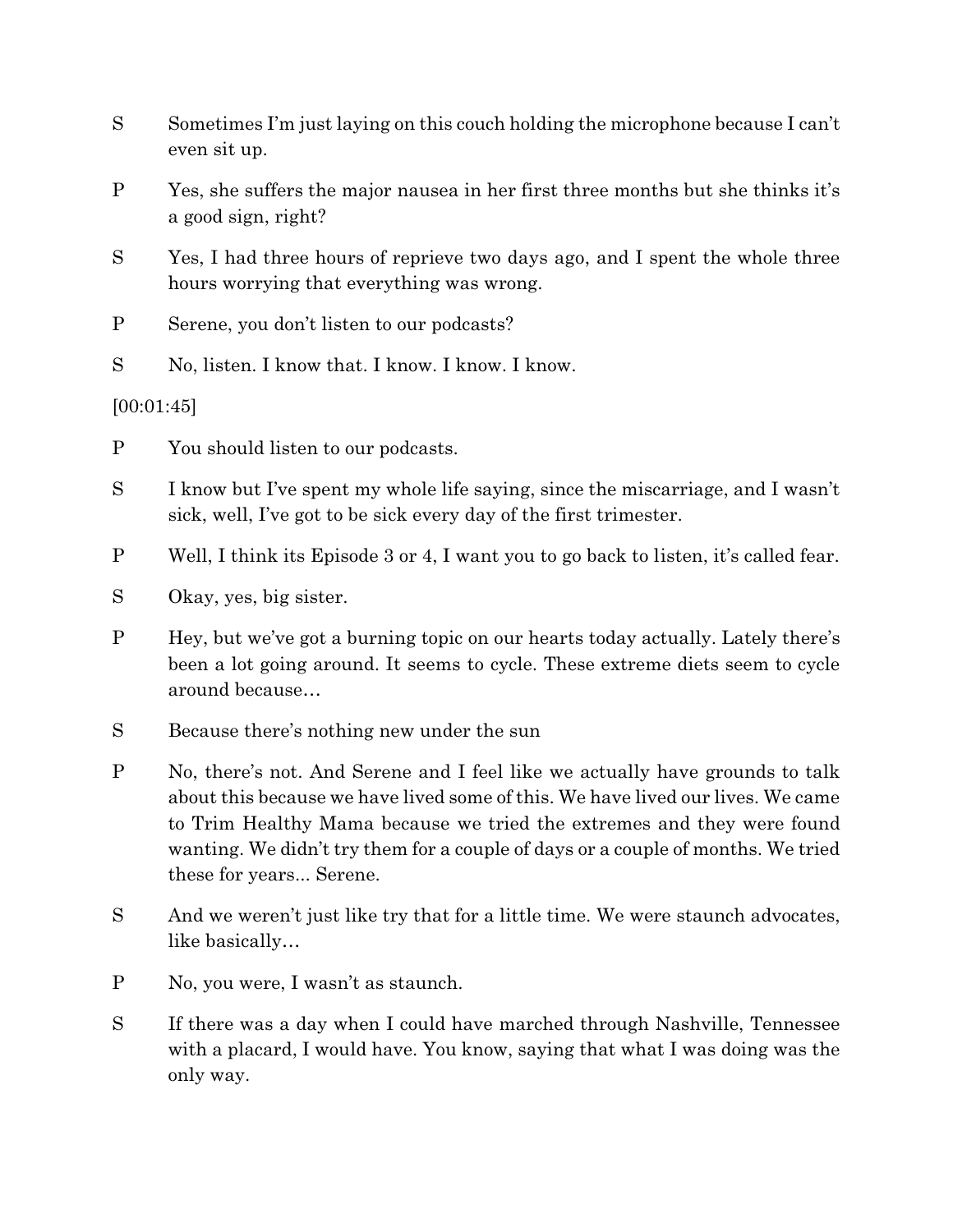#### [00:02:52]

S Everybody else was going to die in Hell.

- P Yes.
- D That's been my life because anything that I'm currently into is the only way. God himself is behind it, and, you know, that's how I've lived.
- P Oh, but in the end when we came to Trim Healthy Mama…
- D And I'm right...
- P With Biblical wisdom, we realized that there's nuggets of truth in so many of these things. And we don't want to create a catfight today, like: scratch, they're such morons for thinking that. I mean, listen we thought this ourselves. So we want to come from a place of, hey, we didn't just think it, we did it.
- S We drunk the Kool-Aid, and we were it. I mean I just remember having catfights on the other side with you Pearl.
- P I know. That's what I'm saying. So hopefully, I don't want to turn today into a catfight against other ways of eating, but I do hope that we can bring some…
- S We can't turn Danny from a doggy into a cat.
- P No, but maybe he wanted to do a dogfight today. I don't know.

[00:03:48]

- P Awesome, oh, you're pretty good at the meow. But, you know, we have lived this, and we have learned a bunch of things about extremes. And we really want to encourage you guys away from extremes.
- D So "what the heck" is burning on your heart today?
- P There's a viral documentary going around called "What the Health"...
- S You said it! Pearl said we weren't to say it.
- P Well, I called it a documentary.
- S Well, we don't want a catfight, so we won't even say the title because there might be a few negative points that we have to say about it, and we don't want to bring you know any…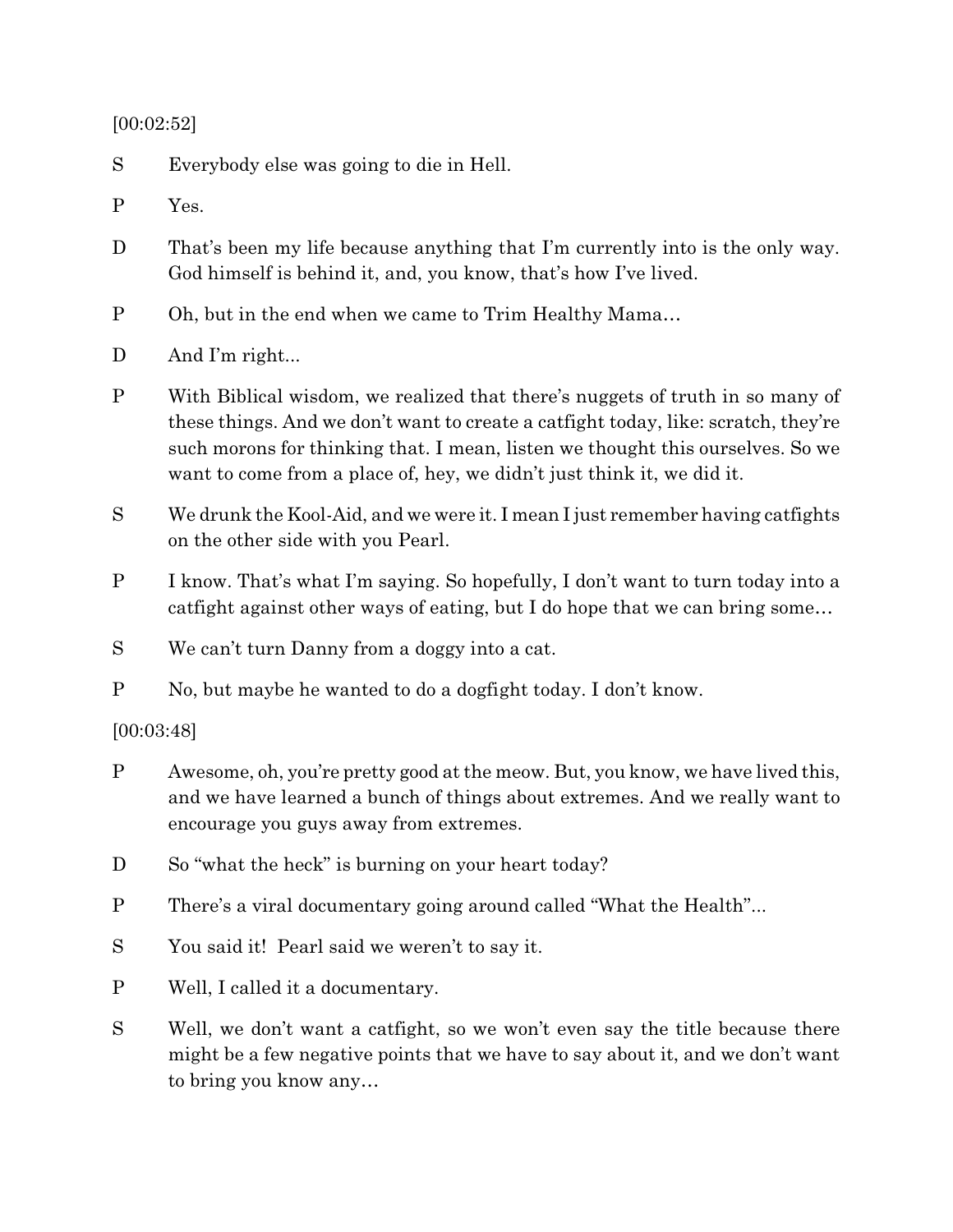- D Sorry, did you catch my pun when I said "What the Heck" ?
- S Exactly, that's why I went... [snicker... Serene laughing]
- D Oh, I just wanted to check.
- P And you had such a big smile on your face like, I'm so funny and good. Yes, so about this documentary. So it's confusing a lot of you in Trim Healthy Mama land.

[00:04:42]

- P You're like, "What the heck?" "What the heck" Pearl and Serene, when I eat an egg, is that like smoking five cigarettes? Animal products, are they're going to kill me?
- S That's what I thought my whole life. I thought eggs were cigars, and I might as well go and get whisky and do the whole thing.
- D You thought, you believed that eggs were harmful?
- P Major league.
- S Oh, yes, eggs were harmful, coffee was harmful. When my Dad would go and have a kabana, we call them kabanas in Australia. Just kind of like a beef sausage or whatever.
- P A beef sausage...
- S Tears… At 13 years old, tears would be streaming down my eyes because I had so convinced myself reading all the books in all the health food stores because I was like a food nut, freak, psycho. That was my hobby; to read about it. I was so indoctrinated with all the dogma out there, a lot of which is all fear-based.
- P Yes. And we're going to talk about that.

### [00:05:31]

- S So on this, whatever it was, video, documentary, I think it was...
- P Yes.
- S And so I would cry every time my Dad would eat red meat. And I would bawl my eyes out severely, like not as a joke.
- D As a child...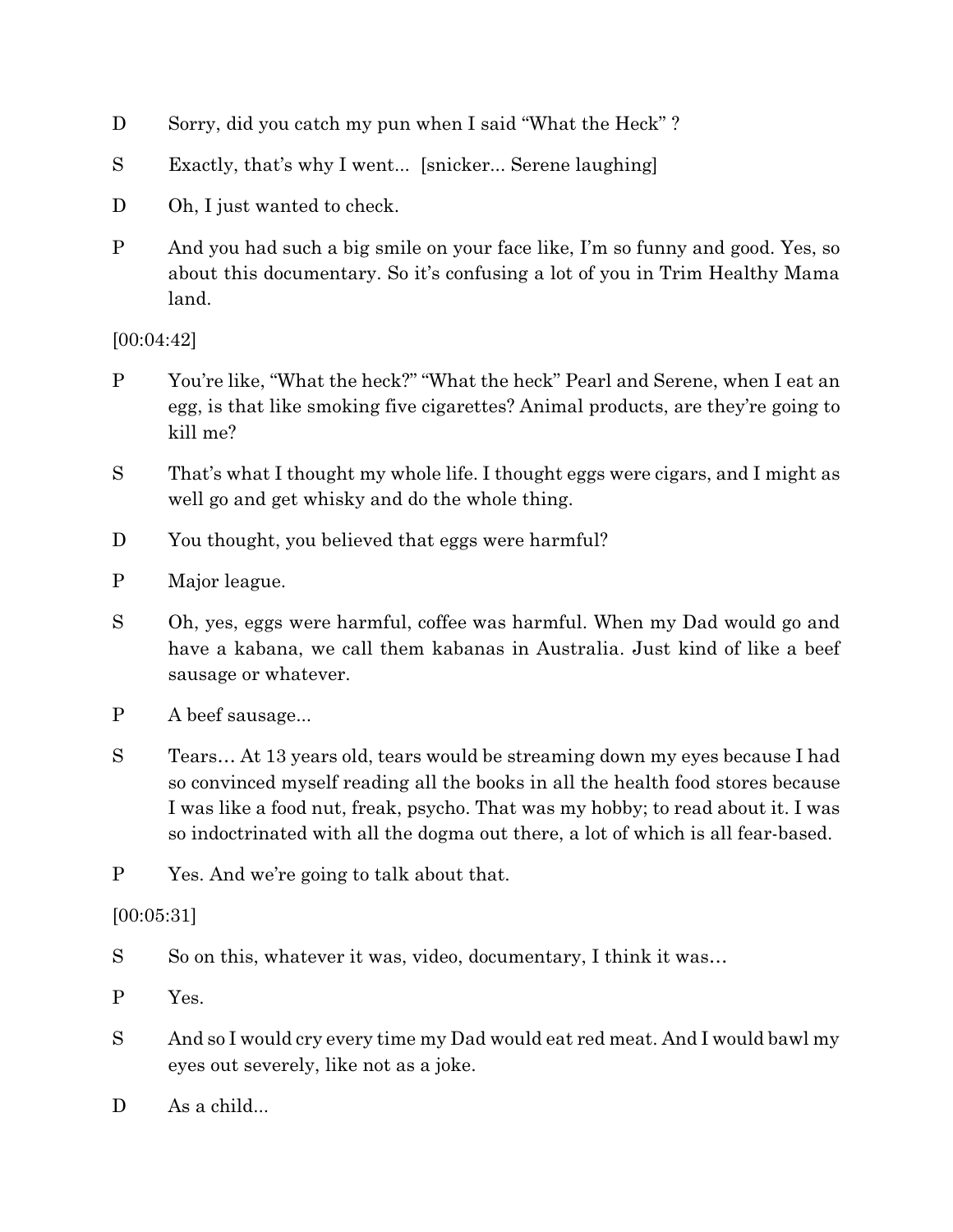- S I thought he was going to… I thought I would be burying him next year.
- P Well yes, we were fully indoctrinated. But let's share our stories very quickly so you know where we're coming from, for people who are new to Trim Healthy Mama, and haven't really heard Serene and my story, I was a staunch vegan for 12 years. Serene you were…
- S I was a staunch vegan since I was about… Well, I was a vegetarian at seven. At seven years old, I decided that I wasn't going to eat candy anymore at a birthday party
- P That you weren't going to eat sugar, when did you stop eating meat?
- S At about 10
- P Yes, and then you started veganism completely.

### [00:06:16]

- P At 14
- P And then you went, and continue.
- P When did you start raw foodism completely, no cooked food?
- S Probably 25, no 23
- P Okay, so seven years fully, absolutely…
- S Until Chalice was born. Not even a taste test as Costco, not even a sprouted piece of… even if it was, like, a piece of, like special little organic, black rice pilaf at Costco or something.
- P So you ate raw, plant food only for seven years straight. But plant food only for 15 years correct? No, 16 years.
- S Yes, yes...
- P Okay
- D That's incredible, math.
- P So we have something to say about this.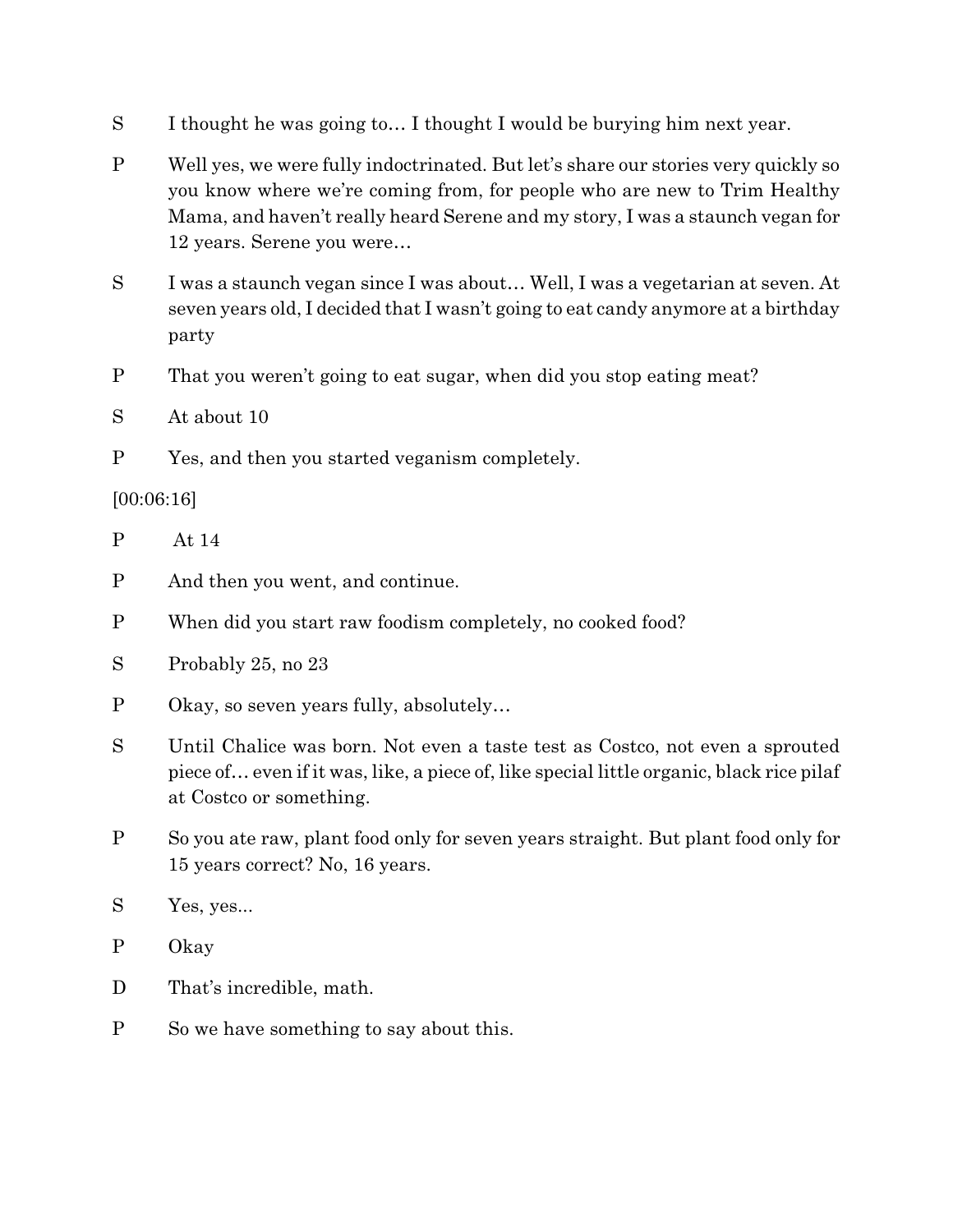S Yes, we weren't just like: Oh, we're just going to eat bags of baby carrots. No, we had the green star juices. We had gallons of juice coming out every day. I'm talking like, not just like the carrot and apple kind.

[00:07:04]

- S I'm talking the straight mustard greens. The stuff that makes you want to vomit through the toilet.
- S We did the cold sheet treatment from Dr. Schultz where you have to like stick mustard, like the hot herb in your bath, and give yourself a fake fever by having these hot ginger herb teas. And you're just like creating this hot fever, and then you stick yourself into an ice cold bath. And then you go back into the hot. Like all this crazy stuff. We were into all the colonics and all the stuff.
- P Yes, we did it, and at the end of it.
- S Had no ovens. Had 12 dehydrators…
- P I had an oven. I was never as extreme as you.
- D You know what I did back then? None of that
- P What?
- S Good for you
- P You were on the soda though...
- S Not good for you
- D I was straight main stream. Never gave a thought about food.

[00:07:46]

- S Do you want to hear what happened at the end of that incredible time which I thought I was in like food purist heaven. And I thought that my poop was better than everybody else's poop. Everyone else's poop was vile.
- P She just said that her poop was better than everybody else's poop.
- D I heard that.
- S No, while you're all… It's what raw food people believe. They think everybody else's poop has parasites and theirs doesn't.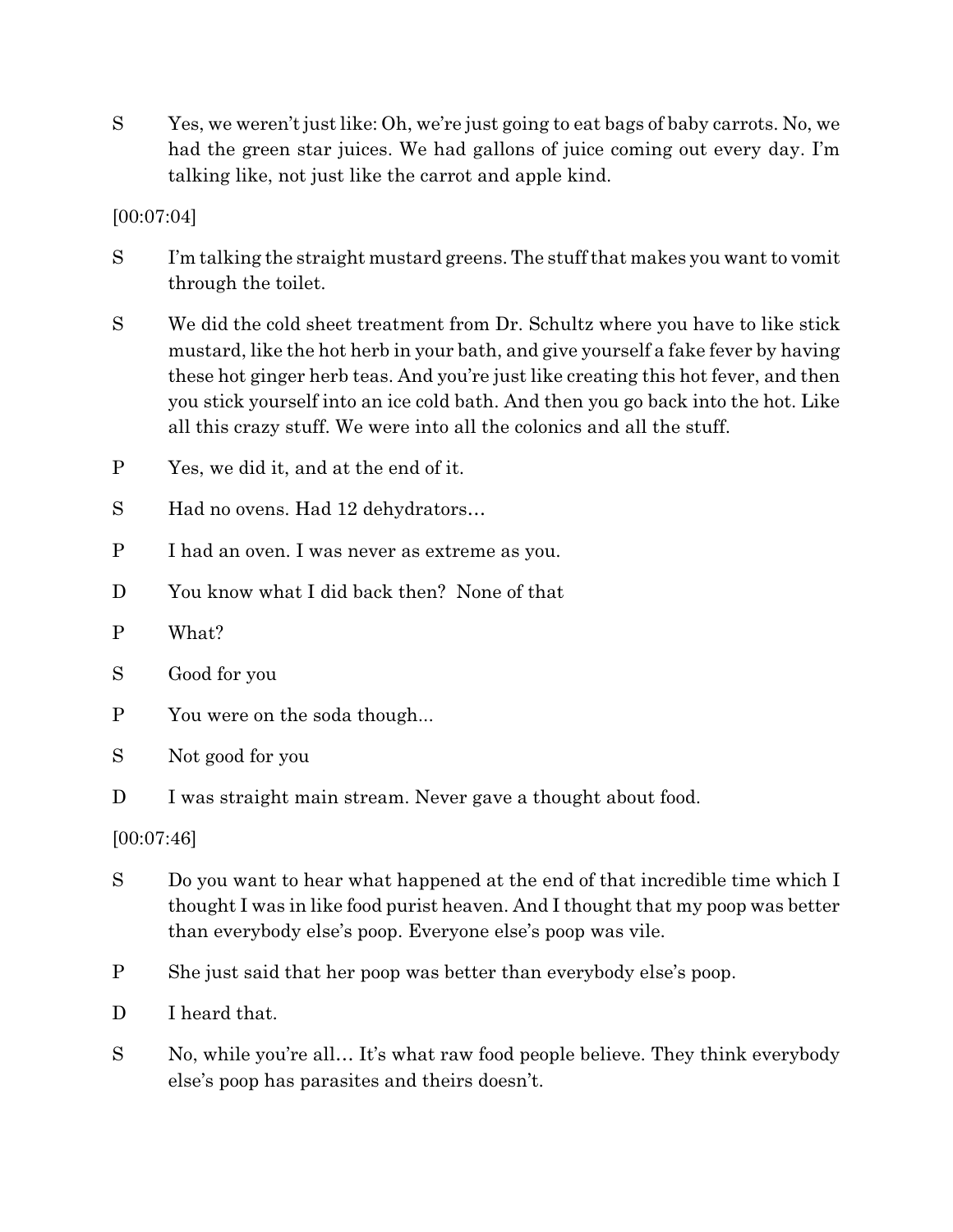- D But, like, you were walking around thinking that your poop doesn't stink.
- S It was... My poop was precious.
- D Double p on that
- P Precious poop, there's a next book title.
- D That is the next book.
- P Now that one is going to go to number one.
- S They're into poop. They have poop diaries.
- P A lot of them do. It gets this extreme Danny.

#### [00:08:34]

- S It gets extreme.
- S It gets really extreme.
- P So I want to talk about… Let's start talking about this documentary because it's confusing a lot of people. So Serene and I decided to watch it together.
- S I forgot to tell what happened at the end of it. At the end of it was I in good health Pearl
- P No.
- D At the end of Veganism.
- S No, I had so many root canals because I had teeth crumbling out of my mouth.
- D I remember this day.
- S Because through nursing and pregnancies and trying to be raw, and then I had children with quite intense speech delays because they didn't have the EPA, the DHA they needed during the pregnancy, from eggs and from fish.
- D And you think it was from Veganism?
- S Oh, completely, I had Sarcopenia muscle waste then.

[00:09:01]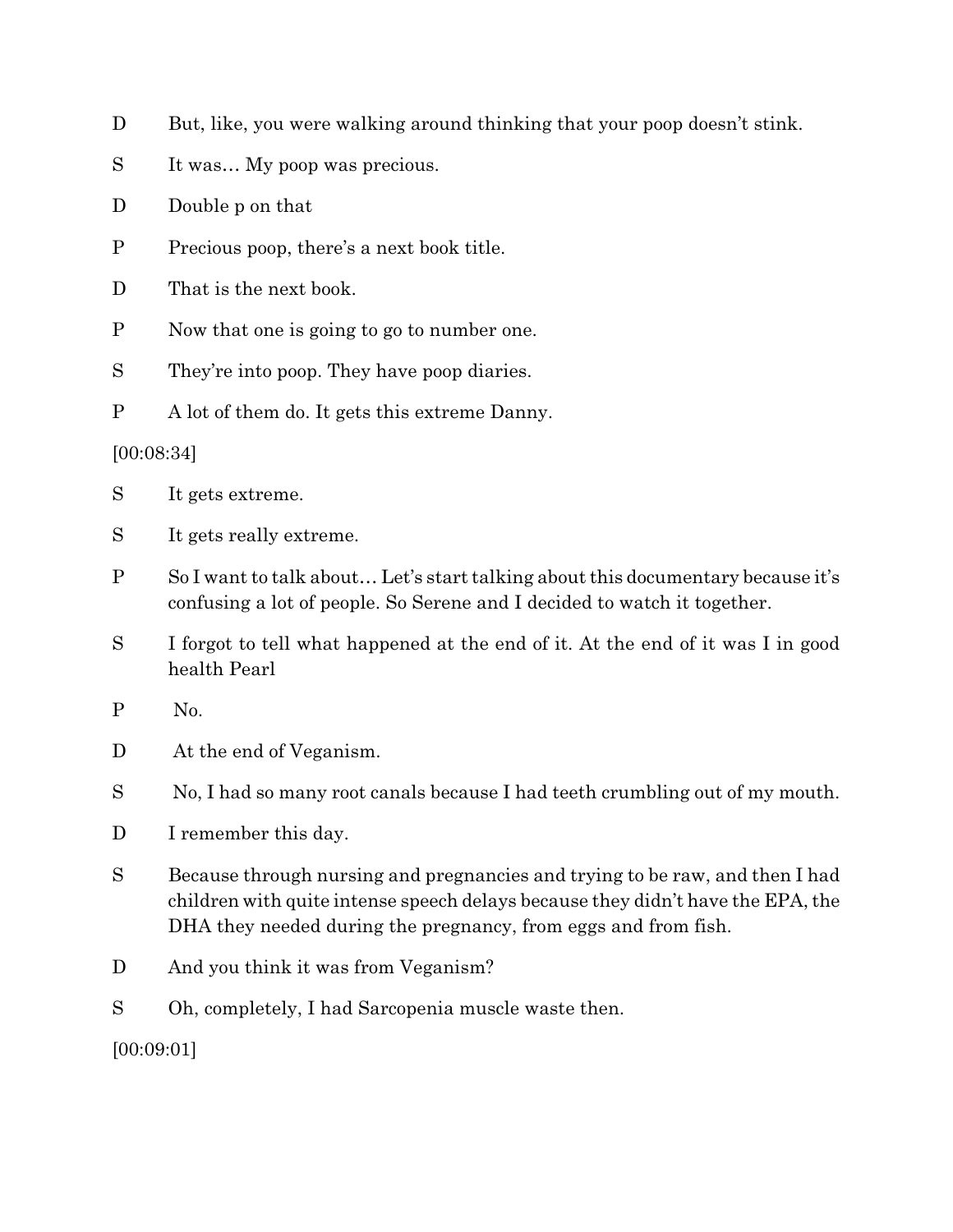- P Let's just talk about your children now though. You really fed them up on all the good things.
- S I prayed and prayed: God, sorry because of my ignorance. And then they had Cod Liver Oil by the spoon every day.
- P But your children are very fantastic now.
- S Oh, they're fantastic.
- S They don't have any speech problems.
- S It's just like, instead of talking at one, they talked at two.
- P No, they talked at three.
- S Thanks for telling the truth.
- P Children naturally talk at three anyway. I know but they did have teeth issues though.

[00:09:25]

- P I know, when their teeth came through, their teeth were all rotty and...
- D And those strange unicorn horns that also grew out of their foreheads.
- S They're fantastic, they're fantastic now... It's amazing what canhappen once you get them on great nutrition. But the thing is, I had Sarcopenia, muscle wasting.
- P You did. I remember, this is what I'll say about Serene…
- S And I exercised every day.
- P You did. After 15 years of Veganism, the last seven being raw foods, I look at you now, and you're a picture of health right. Look at her. She's shining, right?
- D Yes.
- P Good muscle tone.
- D Great muscle tone.
- P And I look at you, and I don't know what to tell you. You were skinny but you looked pregnant. You had this pooch and you had cellulite on your arms.
- S Yes, I did.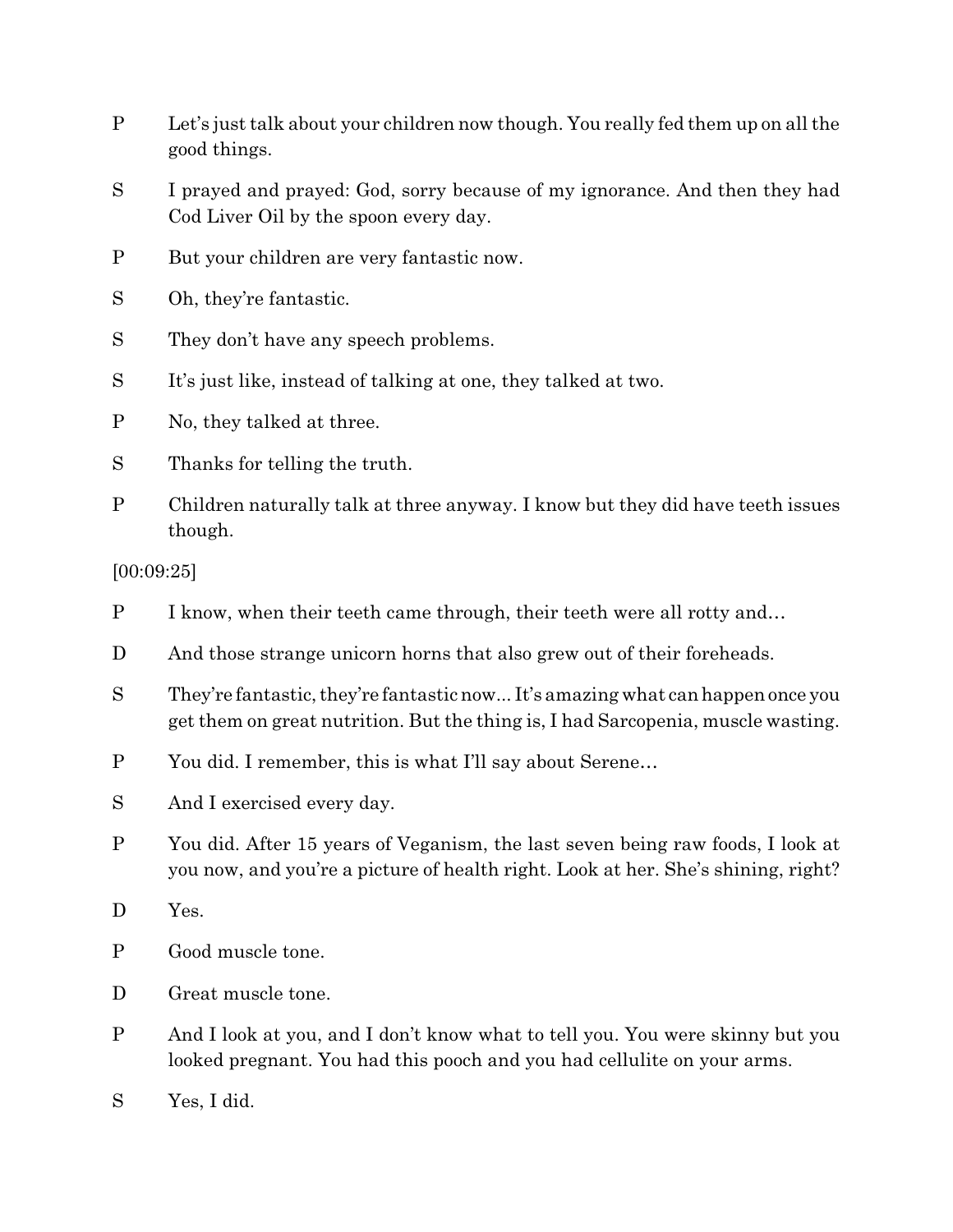- P And your arms are so toned. You're a naturally athletic person.
- S I saw the cellulite, I was looking up cellulite sites.

[00:10:11]

- P You would look at me and say that you had cellulite on your arms, and I would say, well, it happens to the best of us Serene. But deep down in my soul, I was thinking, why does she have stinking cellulite on her arms?
- S I know. Do you know why, because all the tone was going away because I didn't have any protein, the thing is, I thought I was.
- P You thought you were having protein.
- S I mean, I was sprouting everything, and I was having the nuts and living on the young coconuts, which doesn't have much protein, but I thought it did at the time.
- P You had some protein. Back then, there wasn't as much, but you did have some protein meals.
- S Like what?
- P Did you have pea protein or something like that? At the time, I remember you buying…
- S No, I never had protein powders, ever.
- P Well you see, in the community of the Veganism, they do now.

[00:10:48]

- S Pea protein powders, but you know.
- D May I ask... why?
- S Why did I do that?
- D Yes.
- P And that's what we're going to come to.
- D Your sister is watching you waste away.
- S Yes, fear.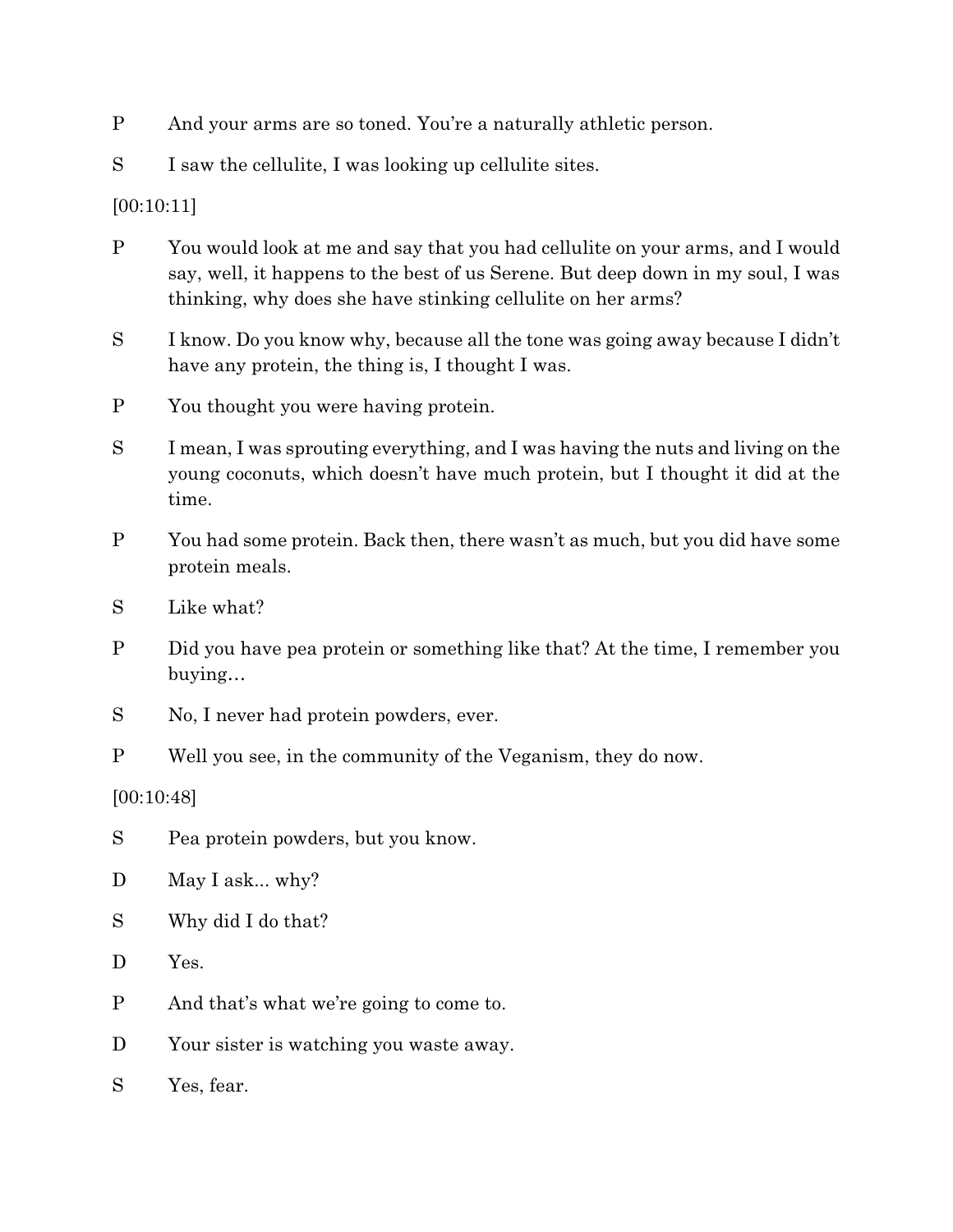- S Because I was desperate to, well, my father-in-law was dying of cancer at the time. My husband had cancer at the time.
- D Okay.
- S I was sticking them on this raw food diet and I thought I'd better do it with them. And I also thought: This is the way I'm going to be an example to my children too. Even before that entire cancer situation, it was fear. I just was born a fearful person.
- P Mine was my fear too.

[00:11:21]

- S It was just my thing. And I thought I needed to...
- P When I was on Veganism, I thought, this is the way my body won't get all the diseases that are going around. And now this is what I want to say. When we watched this documentary, "What the Health" and we're going to talk about the good in it. Obviously there's some good but it started out with fear.
- D Wow!
- P Yes, the person that…
- S I am a… What did he say? He said, I am a… What's that word again?
- P Hypochondriac yes but he talked about his journey and it was beginning with fear, and you know what? In the end, Serene and I had to lay down those fears because fear is more toxic than a lot of things you can eat.
- S It is more toxic than McDonalds.

[00:12:01]

- P And fear will lead you to extremes.
- S More toxic than processed meats
- P And fear is not of God. Those of you who are Christians like we are, and even if you're not, there's wisdom in this. And I was thinking about this this morning. God has not, in the Scriptures, God has not given us the spirit of fear but of love power, and this is the last thing, a sound mind. You see…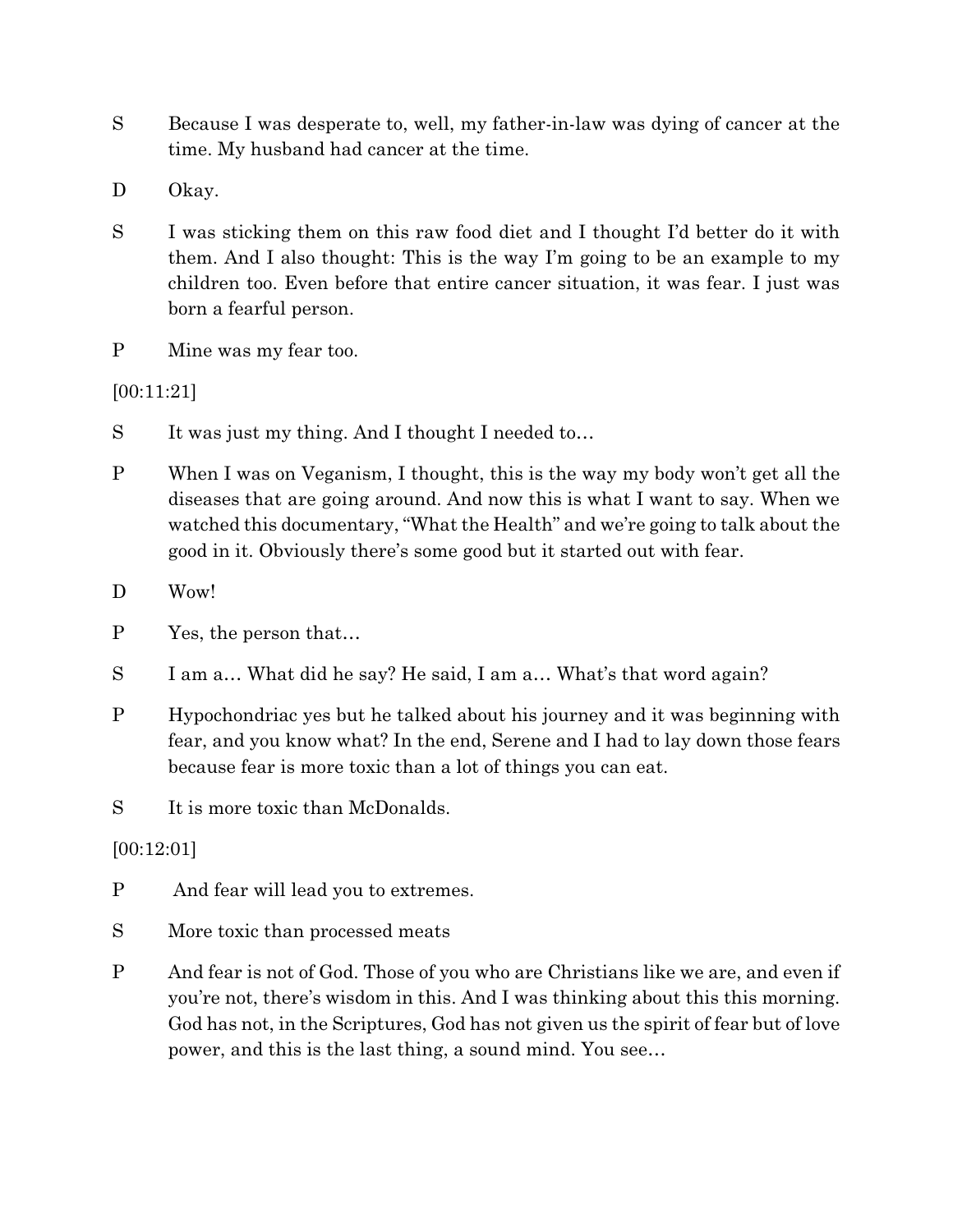- S But do you know what's beautiful about that, for those of us who are believers? Sorry for those who are not. I'm not really sorry. But anyway, power, love and a sound mind, that's the Father, the Son and the Holy Spirit. Sound mind is the Word that's Jesus. But love is the Father. And then the power is the Holy Spirit. Isn't that amazing?
- P It's amazing and in a sense, with a sound mind, and when we lose that sound mind, and we go into fear we become extreme in areas…
- D Okay and do you think that that is a control attempt because you're afraid?
- P Absolutely
- S Absolutely
- D And food, isn't it so rooted and controlled in your life?
- S I thought this is the way I thought I could control what went on in my family, in my health and in my family's health. But, you know what, it's not... God numbers our days. I know we do our duty. We don't go and, like, take drugs and live on the junkiest food that we can possibly live on.

[00:13:18]

- S But we also don't need to think that we are God of our own life, and if we do everything and put our duckies in a row, nothing will ever happen to us.
- P Yes.
- S We just need to trust. Do the best we can, and trust. But the fear thing has no place.
- P No and it can't have a place, otherwise, if we let it to these decisions which put us in these states where…
- S I know people who've done everything, Pearl, the green juice and...
- P I know.
- S Like colonic people who died of cancer
- P I know.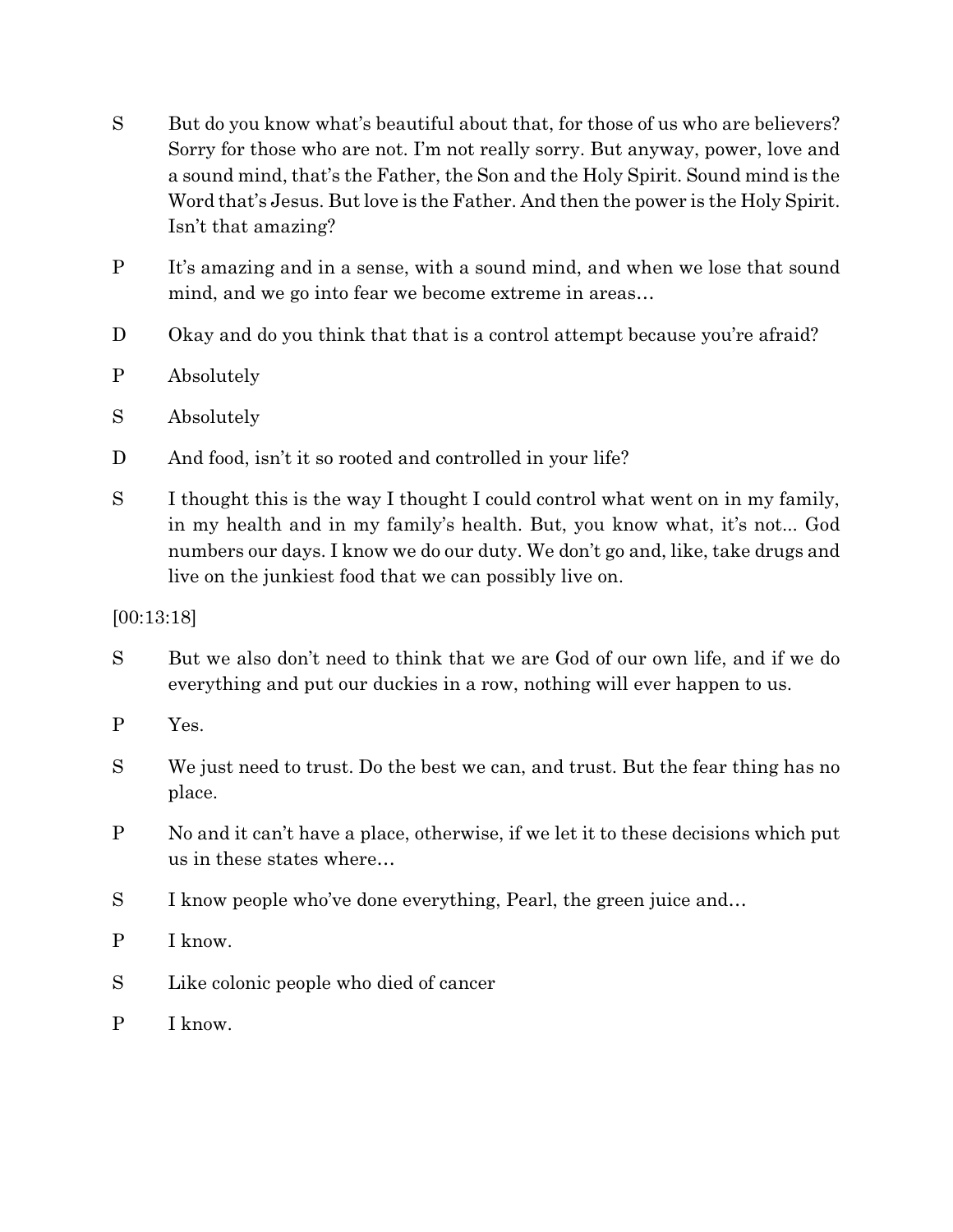- P It's not like this big thing that will stop you from getting cancer. Nothing is. We have God. We have to trust God for these things, but we can make smart choices.
- P And you know, when I finished my 12 years of Veganism, I had major problems.… I got uterine fibroids. And I was like, how can I have uterine fibroids. I've had 12 years of no meat. I haven't had butter. I haven't had dairy.

[00:14:11]

- P They tell you, I swear I looked it up. What do you do for uterine fibroids? They said: Stay away from dairy. Stay away from meat. Eat a plant-based diet. I was like I have done that for 12 years people.
- S Didn't they even tell you to eat soy, and that's what your major thing was?
- P I lived on soy.
- D Hey, let me ask you this too; both of you. Did the extreme diet, attempt at control, etc., did it make your fear go away?
- S No.
- P No, it got worse, it fed it
- D It increased it.
- S Yes.
- S You know the sad thing though, Danny? This was a sad thing. I'll never forget this, my husband and I going out for our anniversary and going out to this Thai restaurant. It was a beautiful atmosphere. Everything was just gorgeous, and he ordered this lovely Thai Curry, and I'm sitting there with my little brown bag of like raw food.

[00:14:59]

- S I think I'd just made burgers out of, like carrot pulp; the pulp left over from the juice I'd made, these terrible dog-tasting biscuits, and I sat there on our anniversary thinking that I was, like, so doing the right thing because this is the way I was going to be here in our marriage.
- D With your carrot-pulp burgers, like a boss.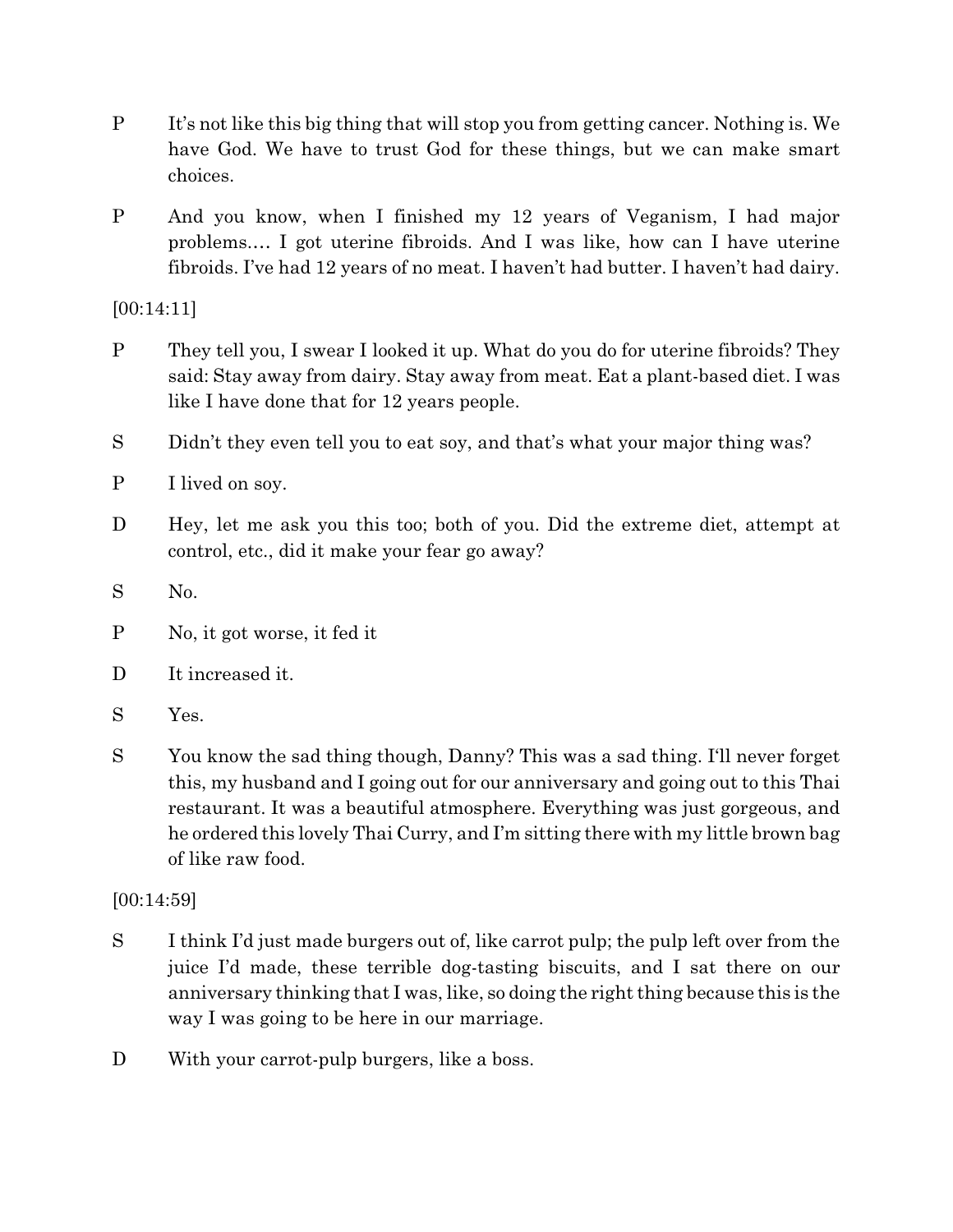- S Yes, so it only got worse. It only got worse, and I couldn't even hardly enjoy going to people's places to eat. But isn't that sad? Life is about fellowship.
- P You missed out on that.
- S Yes
- P You missed out on that beautiful night with your husband.
- S Yes, but even beyond that Pearl; people, church functions, anything. I agree, don't go and have a bunch of 10 doughnuts with your, you know, fellow friends.
- P Hey, you go to any Baptist potluck.
- S They're the worst. But you're very exclusive when you can't have dairy, and you can't have meat. There's easier ways of eating a chicken salad.
- P And I can bring anything to eat to any potluck. Now they're going to have a lot of sugar there.
- D You Baptists out there know exactly what we're talking about.

[00:15:55]

- P Yes, I know. Hey, I was at a Baptist church for a long time.
- S You bring a salad to go along with whatever bit of meat you've got there. But, it's very exclusive when you can't eat anything there.
- P Oh, exactly...
- S It's sad.
- P So the whole documentary starts out with fear, but and we'll talk about what's good about it because there are some good things. And we don't want to slam people because we've both been there before.
- S I was them.
- P Yes. I know but I'm so thankful that we came out of that and to the truth, and where did we find the truth? We found it right there in biblical wisdom. But, I want to say this, you know, they talked about, you could come away thinking that sugar is not really the problem, and that animal products are. But here's my deal with that. You look at the annals of history. You look at civilizations back thousands of years. Meat is not new. Meat was there.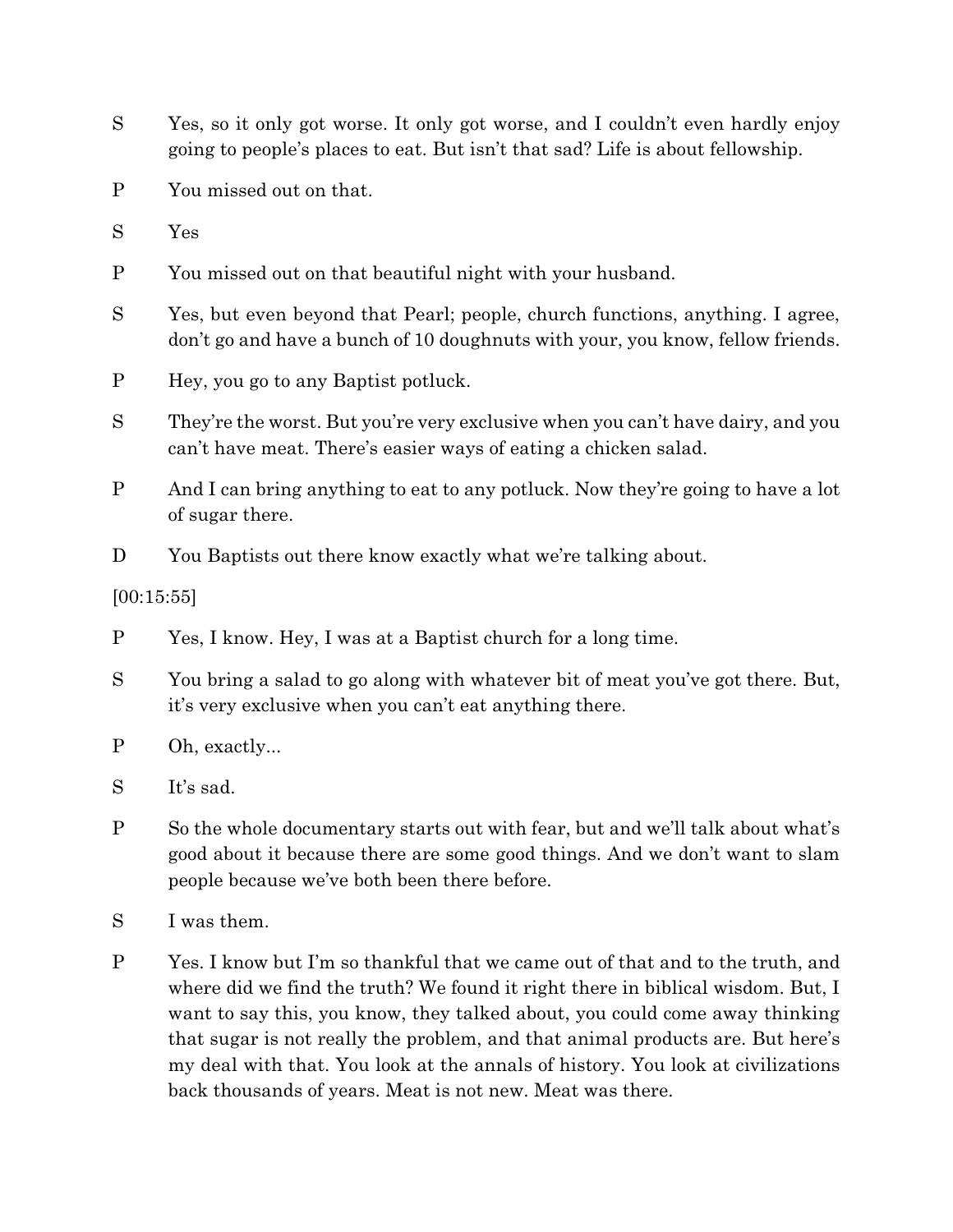[00:16:43]

S Amen.

- P Now diabetes and these problems that they were talking about, these amounts of cancers, all of it is new, right?
- S It's new.
- P What isn't new? Don't tell me it's meat, that's not new, the amount of sugar consumption.
- S That's new.
- D That's new.
- S And let's talk about this. Let's not talk about meat because it's not new. Let's talk about that. Pearl, aside from some countries that are religiously vegetarian, like the Hindu, what countries are vegetarian?
- P There's no countries that are vegetarian.
- S What tribes, what generations or years back?
- S Do you know of any?
- P Or no animal products at all I think there's a tribe in Africa that only drinks the milk of the cow.

[00:17:18]

- S No, but they drink the milk and they drink it to the point that they are stuffed to the gills. And they drink all kinds of other stuff.
- D If my internet browsing and documentary searching has served me correctly all these years, it seems like that these people that are only eating lettuce and such, are in desperate situations, and they're pulling stuff off trees. And just surviving and wrapping bugs in banana leaves. And you know, I've never, until modern times, I should say, until lately in my life, I would never have associated that style of eating with health.
- S People didn't choose vegetarianism unless they were religious, or unless they were starving.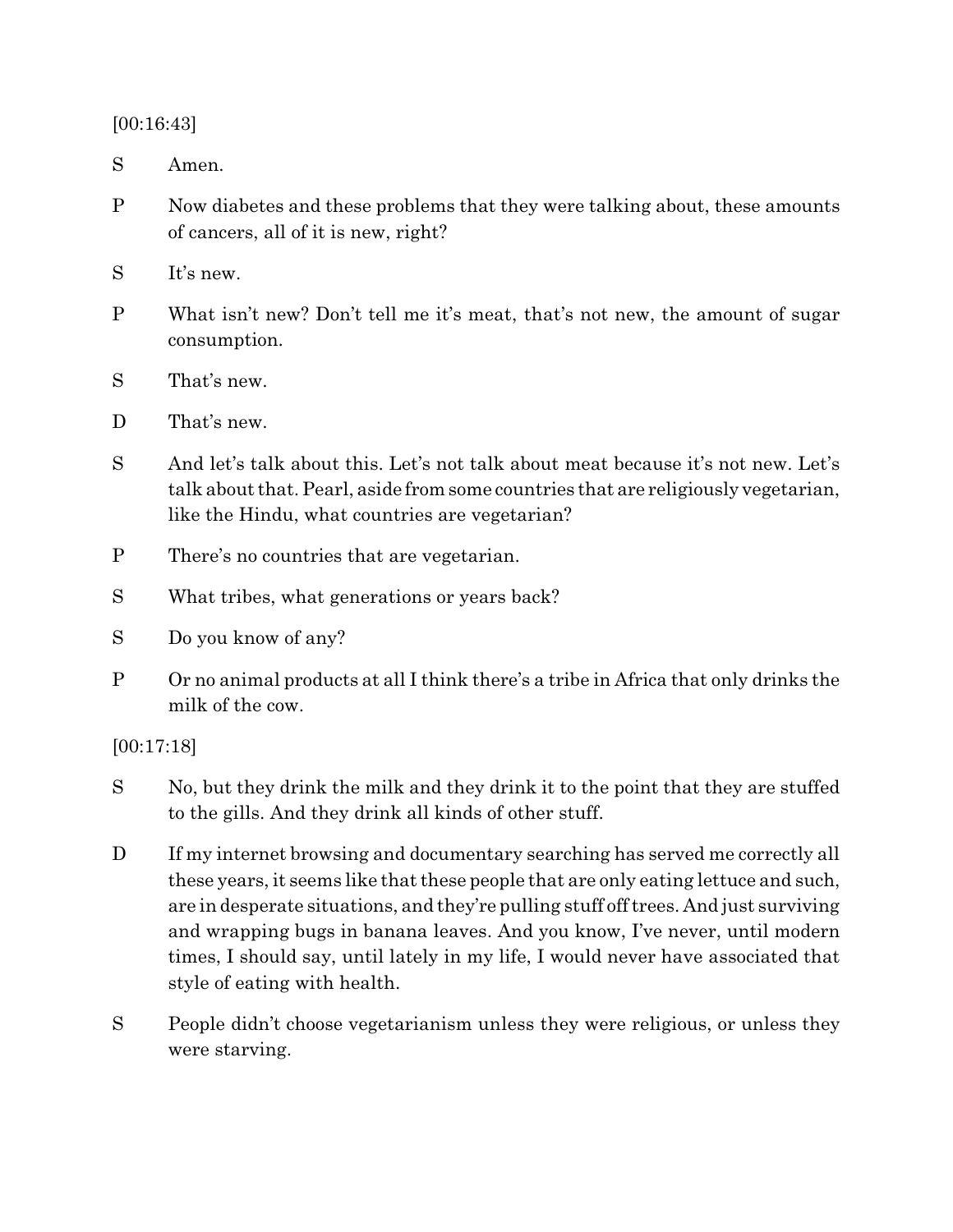- D They were starving. Now that's just my opinion... I could be proven wrong. I don't know.
- P No, you're right. And I mean, we don't want to come across as know-it-alls because we're still learning ourselves, but I don't know of any culture…
- S We're just trying to say that we've so learned guinea-pig style gives us more insight because it's not like we have it as our whole life and it's like: Those crazy vegetarians what are they talking about?
- P No, we did it.

[00:18:17]

- S But it is true, it's the sugar that's new. Because okay, fruit; that's not the sugar that brings Diabetes, right?
- P No
- S The sugar that's new is this "white fan-dangled", freak-out stuff that's been completely de-vitalised and put in food in such incredible amounts. I mean how many teaspoons of sugar are there in a soda? How many teaspoons of sugar are there in one jellybean?
- P But, let's not just talk about sugar itself, but what becomes blood sugar in your body is the white, de-vitalised product. And that's in almost every Standard Americans diet.
- S Right, there you go, exactly. Refined grain is new.
- P Refined grain, all these things are new. So, I don't like it that animal products are being blamed. Now, let's talk about animal products themselves. Yes, we want clean animal products.
- S Yes, but let's not stop there Pearl. Yes, we want clean vegetable products but that wasn't talked about.
- P And that wasn't mentioned.

### [00:19:05]

- S Because just as much as there's a negative side to meat and the way it's processed and the way it's raised, same thing with vegetables.
- P Yes.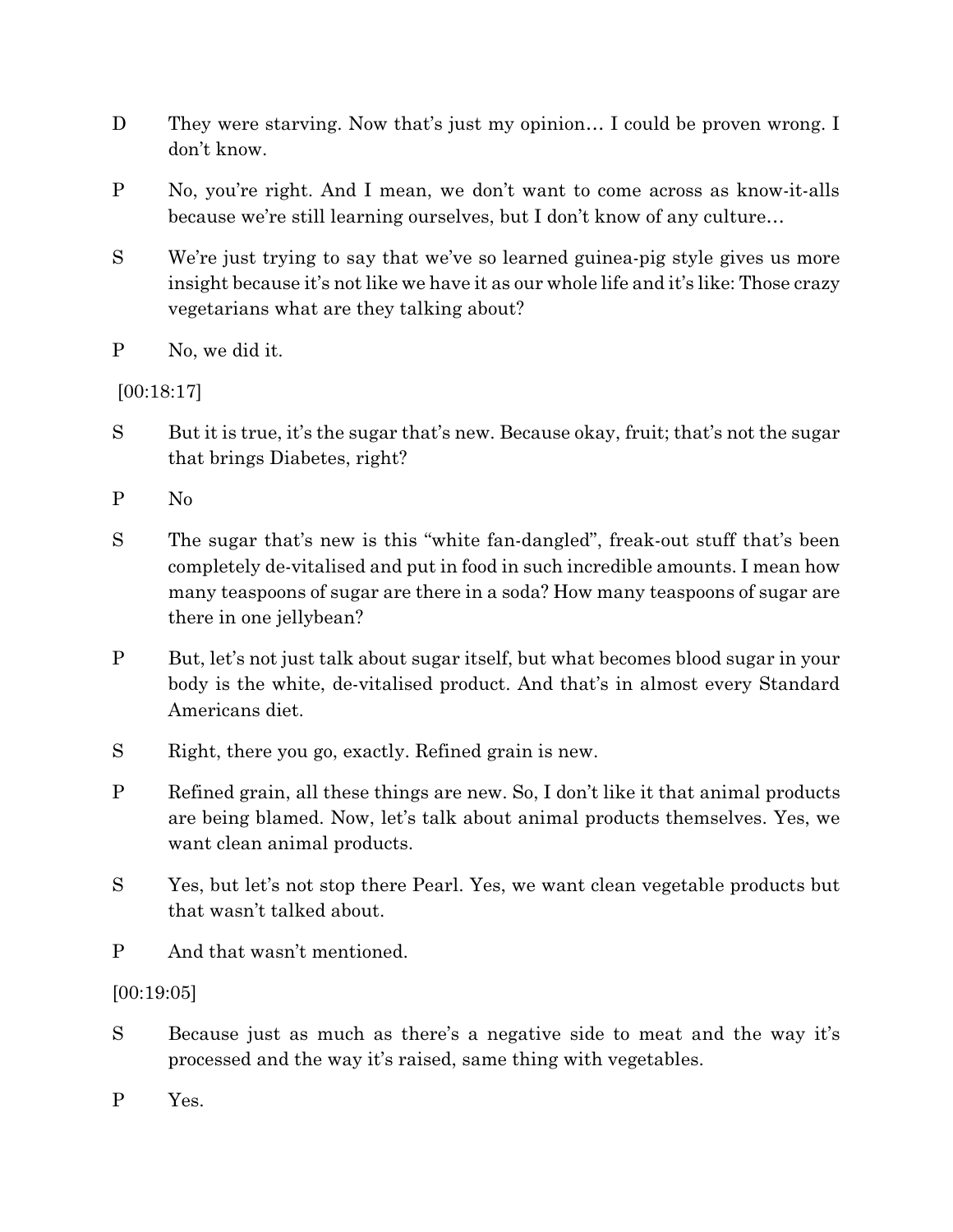- D Now in this documentary which I haven't seen yet, what is their main point? What are they really trying to say?
- P They're trying to say, and there was a lot in there about processed meats and that animal products are causing a lot…
- S Be honest though, we could only watch half of it, and then we couldn't watch any more.
- P Yes, and I don't want fear in my life because fear is toxic and is very unhealthy.
- D Okay, so they're basically saying, okay, we know everyone's terrified of cancer now. We know everyone's on the lookout for these wasting diseases.
- P Serene just spilled her water. All over Danny's notes.
- D She's spilled a whole bottle of water.
- P On all Danny's notes
- D All over my show notes.
- [00:19:46]
- S I know. What am I meant to do? Am I meant to stay in the podcast, or go and be the Martha and get the towel?
- D No, we're good. Just let it ride
- [00:19:52]

Announcer: Hey, mamas! Do you have a question for Serene and Pearl? Send your email to [support@trimhealthymama.com](mailto:support@trimhealthymama.com).

### [00:20:01]

- D So, everyone's afraid of getting, you know, one of the big diseases that seems so prevalent now. And everyone we know seems to be going to the next realm because of it, and this, "What the Health" documentary seems to be maximising on that and offering just, kind of, a new thing to say about why that may be happening.
- P Yes, it's true. Exactly something new, but you see it's not new. I mean, it keeps cycling around.
- D Okay, so this has been said.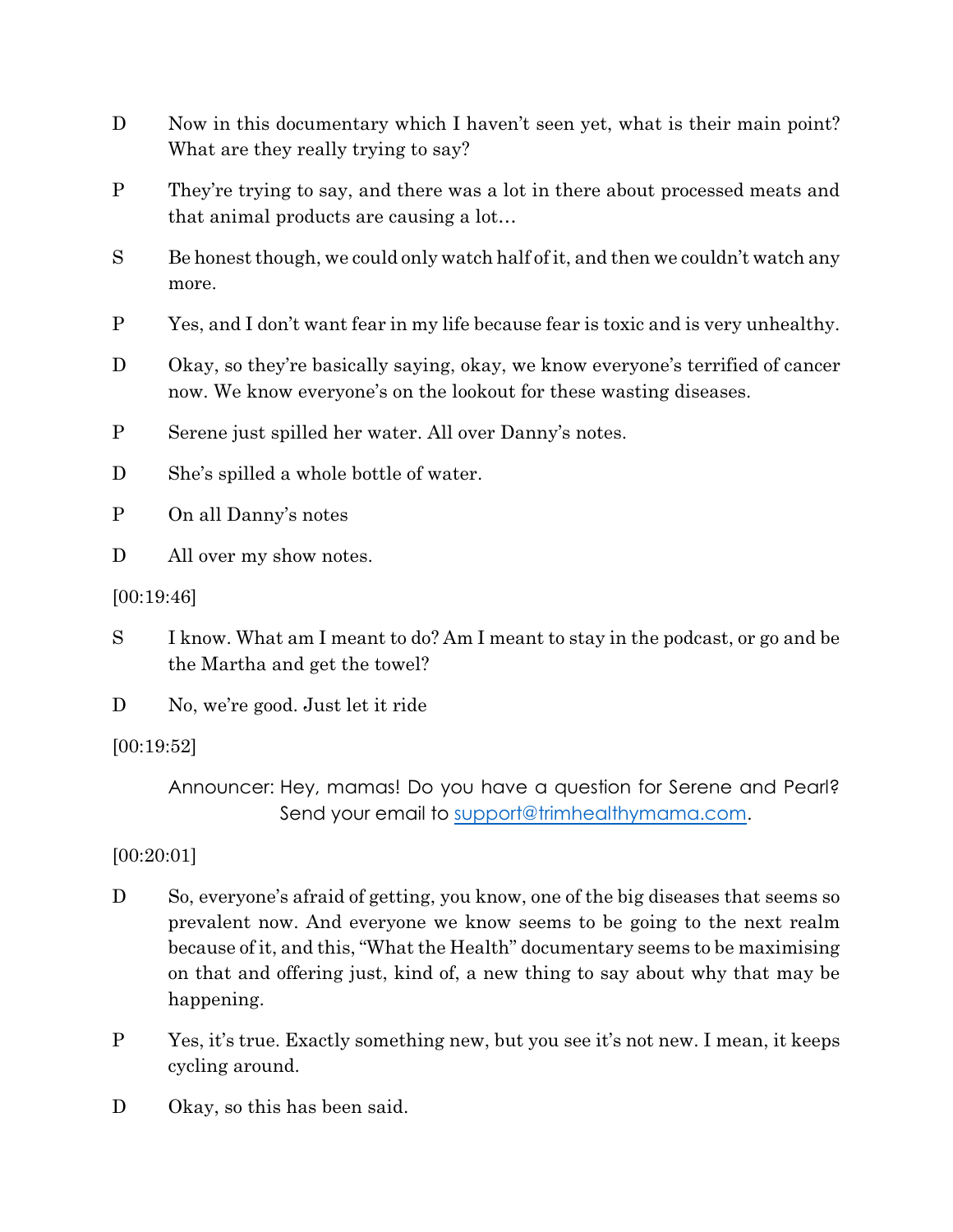- P So, even in the Bible times it wasn't new because they talked about, and in the New Testament, Serene, what's the scripture, it's like, you know the doctrines of abstaining from meat.
- S Oh, well...

[00:20:40]

- S Let's talk about that. I was just reading that the other day in Timothy, before…
- P And then it says if you abstain from meat if you are weak in the faith. And it takes faith to trust God because God did say very plainly in Leviticus, He said, these are the meats you shall eat. He didn't say no they are second choice.
- S It's actually…
- P Don't eat much of them. He said you shall.
- S Listen to this. Not everyone who listens to this is Christian...
- P But still, there's wisdom.
- S There's wisdom, but God calls it a Doctrine of Devils. He says, now the spirits speaketh expressly that in the latter times, sorry, I'm reading King James, Some shall depart from the faith, giving heed to seducing spirits and the Doctrines of Devils, speaking lies and hypocrisy, having their conscience seared with a hot iron, forbidding to marry and commanding to abstain from meats which God hath created to be received with thanksgiving of them which believed, and know the truth.
- D Abstain from meats "What the Health"?

[00:21:30]

- S Which know the truth which God has given, and we should receive it with thanksgiving because we know the truth.
- P And did you catch that? Which God has created...
- S No, God has given.
- P God has given to be received. Isn't that amazing?
- D "What the Health"?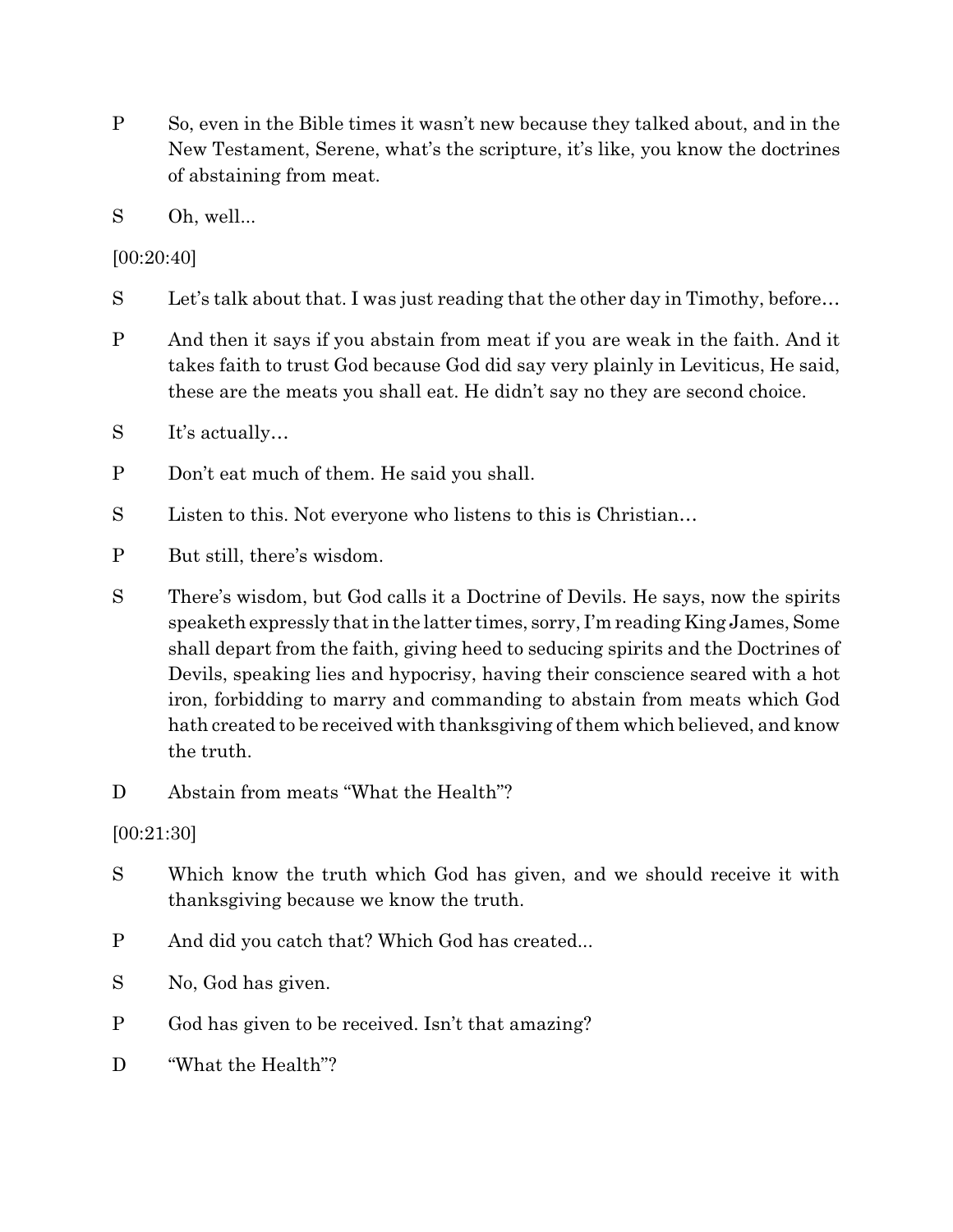- S Every creature of God is good and nothing to be refused to be received with thanksgiving because it is sanctified by the Word of God and prayer. Why is it saying, by the Word of God? Because God says, it's good. I give it to you.
- P Now listen. I would prefer my cows to be grass-fed. Now but we live in an imperfect world. We can only do what we can afford. And I do want to talk about the processed meat.
- S Can I say one thing?
- P Yes, you may.
- S Wouldn't you prefer that every single veggie that you put in your mouth, even when you went out to a restaurant would be all organic too?
- P I would. But don't you see...

### [00:22:12]

- S So you see it's the same issue though,
- D Hey hold on. No, I'm sorry.
- S No, you go Danneth.
- D I'm going to. Okay, I just want to nail something down because I know, I get the whole can't afford it thing. I totally do, I've been the brokest man in America, I feel, at times.
- S You and my husband have been together at times.
- P My husband too, remember when the three of you were so broke, you'd sell your blood.
- D Danny, Sam, Charlie, broke down jokers, okay. And we're not even going to go there.
- S Meeting at Walmart to cry on each other's shoulders
- D Yes, I need a laundry mat that I can just slip into right now, so I can remember the good old days. But, here's the deal man. We are spending money on what we want to spend money on. We are finding ways to afford whatever we want.

### [00:22:59]

D We've got our...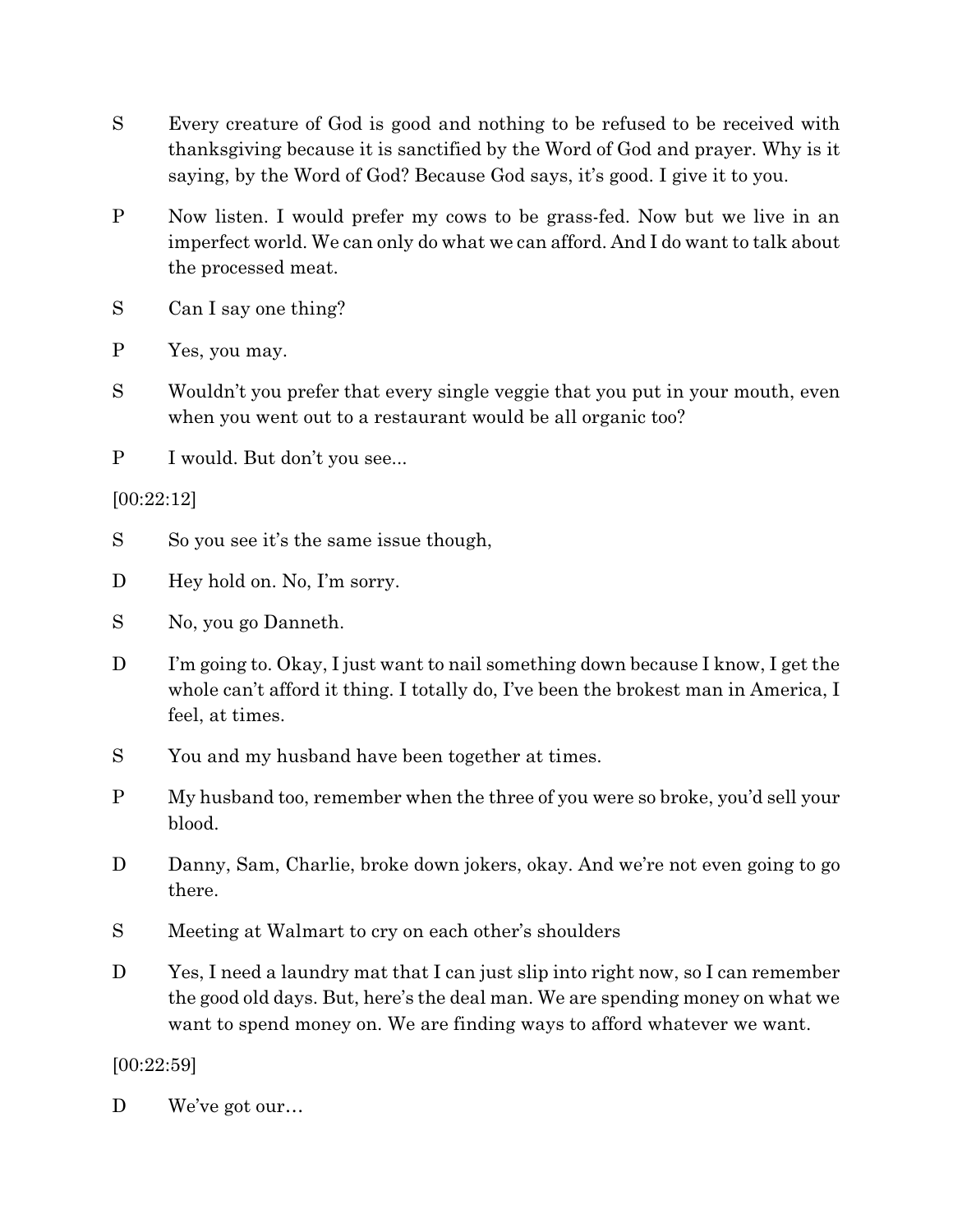- S Smokers still by the pack of cigs for the homeless
- D Exactly, no doubt, and I'm just saying like I'm crossing some bridges in this buying quality food.
- P Here's the thing. The last PODdy or one of the PODdies you said, hey, can you afford Netflix if you can't afford Kerrygold butter? And I'm thinking, Danny, that's mean. I can't afford Kerrygold butter, and I don't have Netflix. But you know, you've got a whole bunch of women agreeing with you on Facebook. They were like, Go Danny, Go Danny!!
- S Yes, well, I'm taking all my Aldi's butter and feeding all my 13 children, and I have no guilt.
- D Hey, by the way, is it salted?
- S It is.
- D Let me encourage you to do something. Try that same butter unsalted. It tastes like a spoonful of Crisco...
- S It's not, no it's just all fat, and it sits hard, like lard.
- P But I need to get something… Did you finish your point? Oh, you, sort of, did.

[00:23:49]

- P I need to get to something. Time is going away.
- D Spend your money on the right stuff.
- S I agree, but the fact is, for the documentary to be truthful, they should have said, you know what, it should have said, there are problems that are causing cancer on every side of the food pyramid.
- D Now in this documentary...
- S But let's talk about refined sugar that's causing allthese diseases. But it wasn't. It was, like, meat, meat, meat.
- P I do need to talk about processed meat versus regular, I've got to get there, but Danny go...
- S Danny, you go.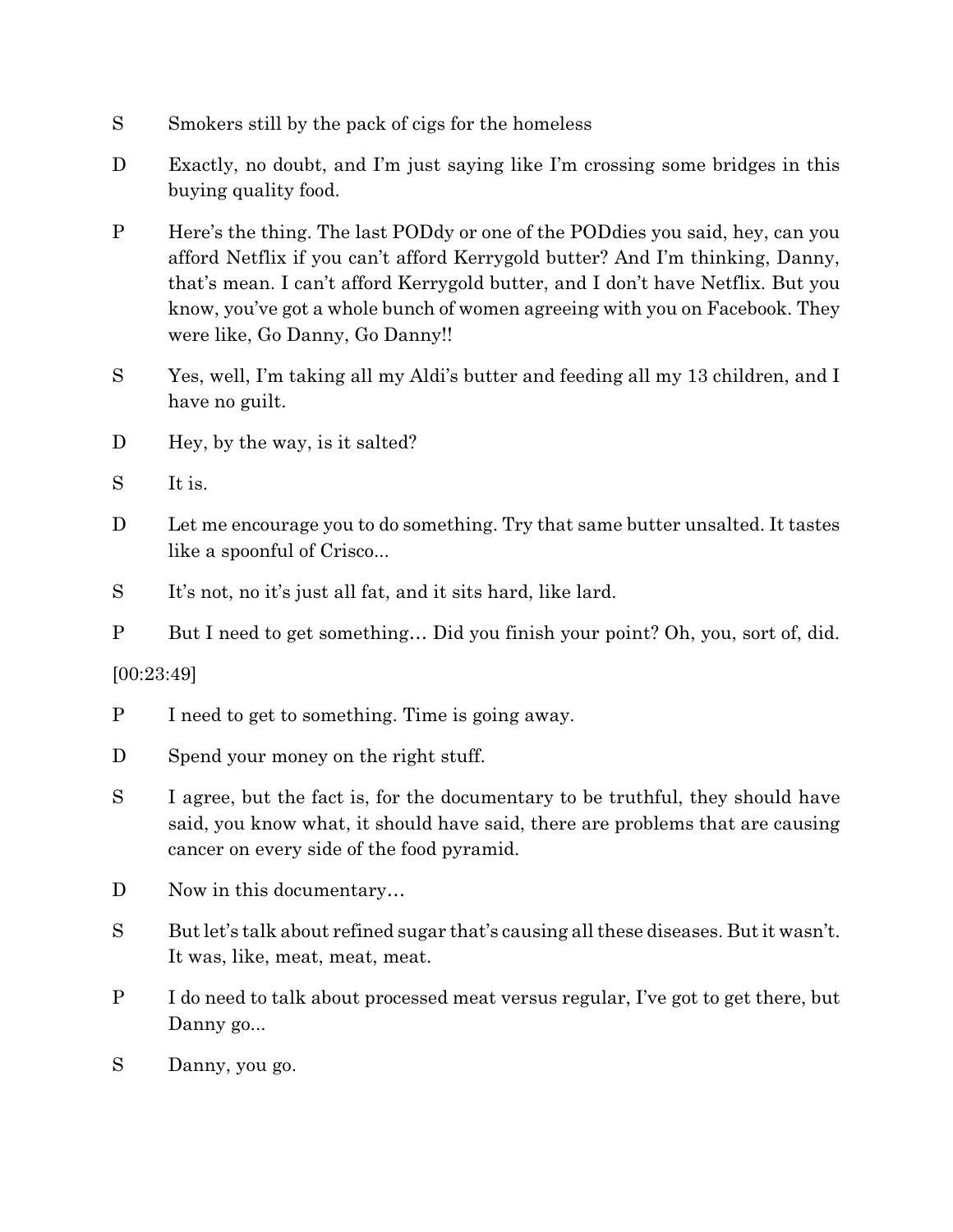- D Well, I'm just curious. Did they talk about sugar in any negative way whatsoever in this documentary?
- S We didn't last, did we?
- P We didn't last it all out but, no, not of what we saw, no.

D "What the Health"?

P Danny, do you just like promoting the thing?

[00:24:30]

- S Stop it, Danny!
- P Yes, stop your cattiness. Okay, I want to talk about… They talked about processed meat significantly raising the chance of disease and cancer and things like that. But these studies that came out, it was about 10 years ago that said meat causes cancer. It was a big thing. Okay, so recently, there was that whole coconut oil is bad for you. It was a big thing. It was about 10 years ago that meat causes cancer. Well it was debunked. Here's what the study said. It was like this. If you ate processed meat all your life for all your days, processed meat not regular meat; like sausage and processed meat, okay.
- S Yes, that's like the worst Spam.
- D Yes.
- P Your chances of colon cancer are 6%. Now, your chances for colon cancer are already 5% for any normal human being. So there's a 1% difference.
- D For earthlings.
- P Now that's with processed meat. Personally, processed meat might come into my diet very occasionally, not much. I don't think, I wouldn't want to eat it for breakfast every single morning. Some people choose to. Some people on Trim Healthy Mama eat processed meat and they get healthier for goodness sake.
- S And their lipids go down… and they get off their Diabetes medicine.
- P I do believe there's a balance. I believe that grass-fed meat that's not processed is more optimum.

[00:25:50]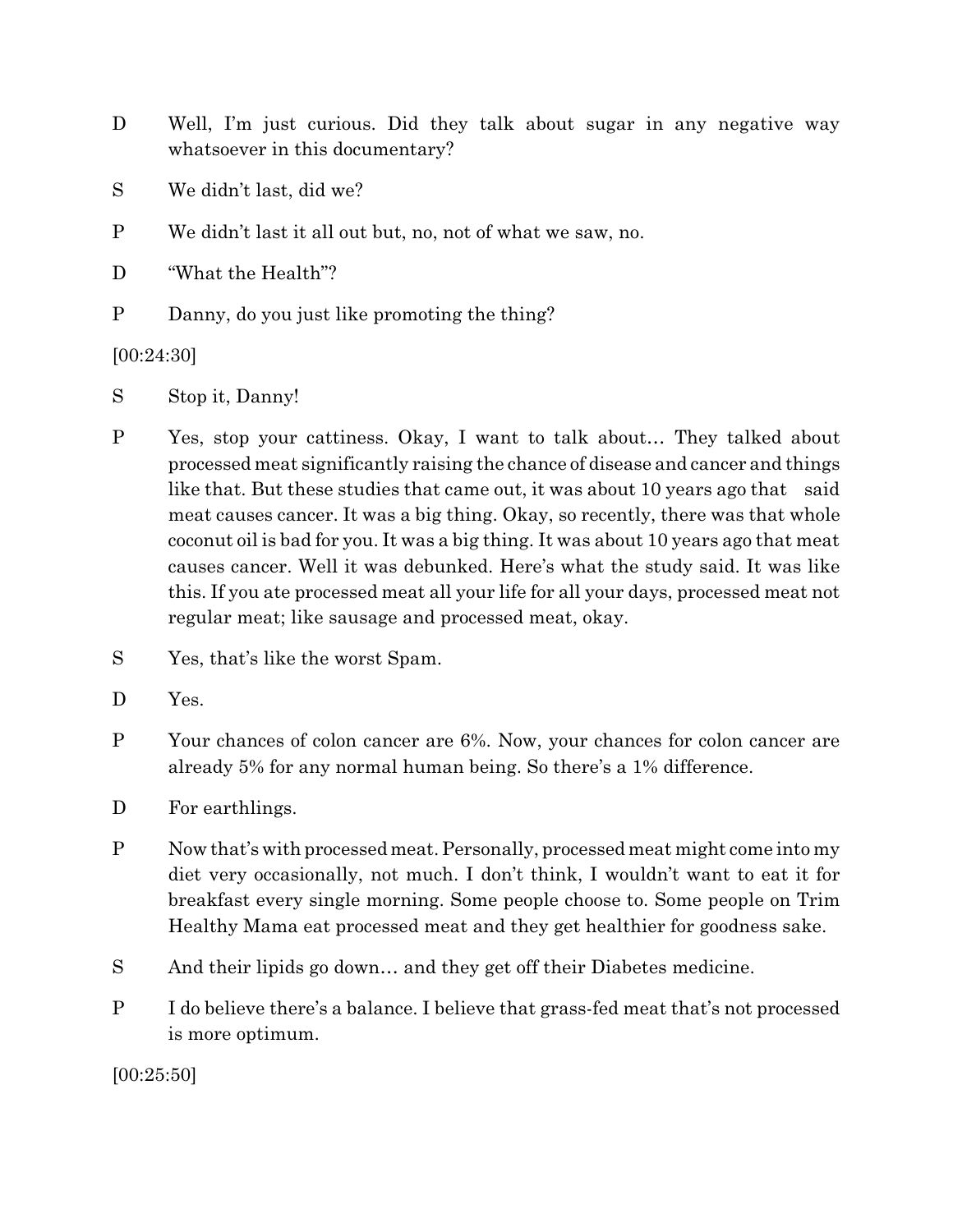- S And we don't want to promote processed meat, I'm like Mrs Purist. I'm against it, but I don't…
- P You don't eat it, but I would occasionally.
- S I don't like it when things are swayed, when things are told to be the villain behind certain diseases when it's actually something else. I want the actual true villain to be able to be slammed in the slammer.
- P Yes.
- S The true villain is refined sugar.
- D Yes.
- P It is and not just refined sugar Serene, all the refined whites.
- S That's what I'm calling refined sugar.
- P Oh.
- S Sorry.
- P Girlfriend, but you see you're confusing people. Another thing, Serene…
- [00:26:23]
- D "What the Health"?
- S Well, see because white wheat is refined, right?
- P Okay...
- S All these little fishies, and Cheerios, and things...
- P Sometimes I need to clarify things for you, little sistah...
- S Okay, all refined starches.
- P Okay. People are also going to write in, and since you don't go on Facebook and I do, they're going to say: Serene says she's against processed meat.
- S I'm not against processed meat for you. I'll tell you what. I don't like it myself because I'm a Purist right. But I do not believe that it is the rise for Diabetes and cancer in the way it is.
- P Oh, I don't believe that for a second.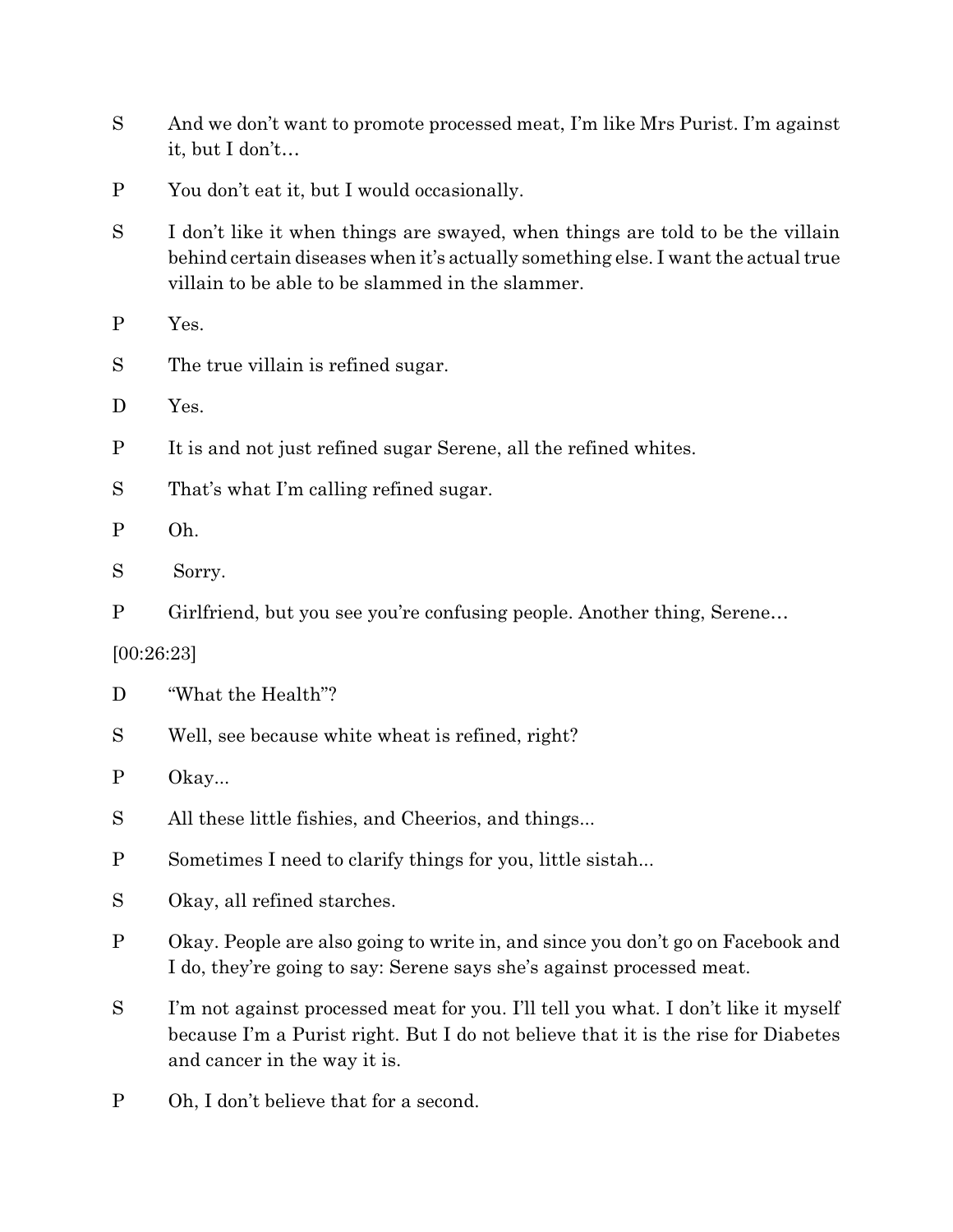S No

[00:26:58]

- P Let's just go to some scriptures, you know Serene and I… Listen, you listen to our podcast, I'm sorry you're just going to get some scriptures because that's where we found our truth. We can't, like, pretend that we got any sort of wisdom without them because there's really no wisdom without them.
- S I was actually reading about wisdom today, in Job. It was just amazing. I'd love to go there. And we're taking too much time already but… Where can you find the path to wisdom? And it was just talking about how even in the depths of the earth, you can't find wisdom. And it was talking about all this stuff. And it was saying because wisdom is only found in God. And there is no price on wisdom. It is far above gold and rubies. And it's just amazing. You see, wisdom comes from God.
- P And when you look at the Bible, that's what Serene and I finally did, after trying all these different, extreme things, we finally went to the Bible for wisdom. And what did we find there, Serene? We found meat.
- S And wisdom is simple right, because he uses the simple things to confound the wise. Because those people, they sounded wise in the eyes of man, the documentary. It sounded all good. It sounded all right. But sometimes, its God's wisdom is simple meat.
- P We found meat. We found milk. We found plants because, here's the thing…

S We found greens.

P We found grains.

[00:28:22]

- S Not hybrid-ised grain
- P We found ancient green. We found all the food groups. And that's what I mean. This whole abstain from meat. It's not a traditional path but of human culture.
- D I'll tell you why else that type of teaching works. Think about the generation of people raised on cartoons with talking animals and I mean, come on I think Bambi was, like, the Godmother of all weeping for animals kind-of-thing. You know, you start… Man, these things want to live. I'm not a hunter because I'm one of those kids raised on talking animal movies.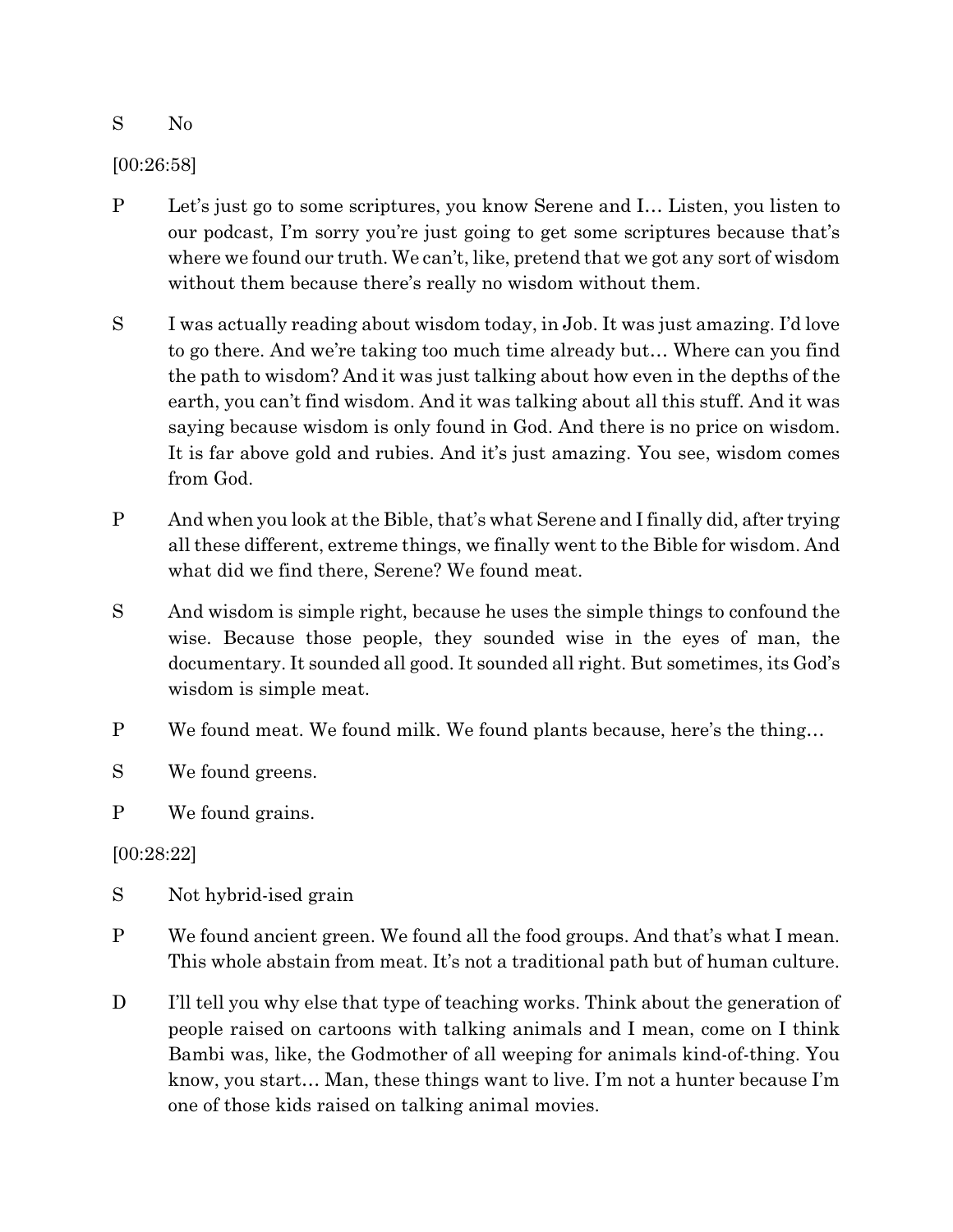- D And, you know, I went hunting with a friend once, and I looked down the scope of this rifle pointed at this deer who clearly wanted to live. I was, like, I'm not shooting this creature. I get it. I eat meat, and when you prepare, I'll buy it from you.
- P I'm the same.
- D I could personally get hooked in if I didn't know any better, to, kind of, like, how morbid it is to like take life.
- P I know, but... Danny, you're killing a plant.
- S You know, you're killing a plant every time you go and pluck a carrot off a plant in the ground because why, they're… Why do you have to put them in the refrigerator, Danny? Because they're dead, and then they are dying and they'll rot unless you put them in that cold coffin and embalm them.

## [00:29:46]

- D Hey, have you seen this picture, it was of a sliced tomato, and it happened to look like two eyes and like a screaming face. And it was like, think about this, next time you vegans decide, you know, like, what about this tomato's rights?
- S You're plucking it off the umbilical cord vine.
- P You know what I mean. Everything that we eat is supposed to have life in the beginning whether it was plant or animal. And this is the flesh life that we are in. Animals were created for our food. What if Jesus when He fed the 5000, He fed them raw fish, which was once a living thing, do you think He was intentionally doing them harm? And then He prepared the meal for his disciples. Once again, He fed them fish.
- P You know, when God told the Israelites the night before they had to leave in the big Exodus, he told them to eat the lamb. Not only did it signify Christ coming and things like that, but it also was extremely important for the journey they had to take and their health.
- S And the nutrients in the lamb

## [00:30:43]

P Yes, and so God our Father is a good caring loving God. He's not… I don't believe he is saying, eat that meat. Watch what happens, and laughs hee, hee, hee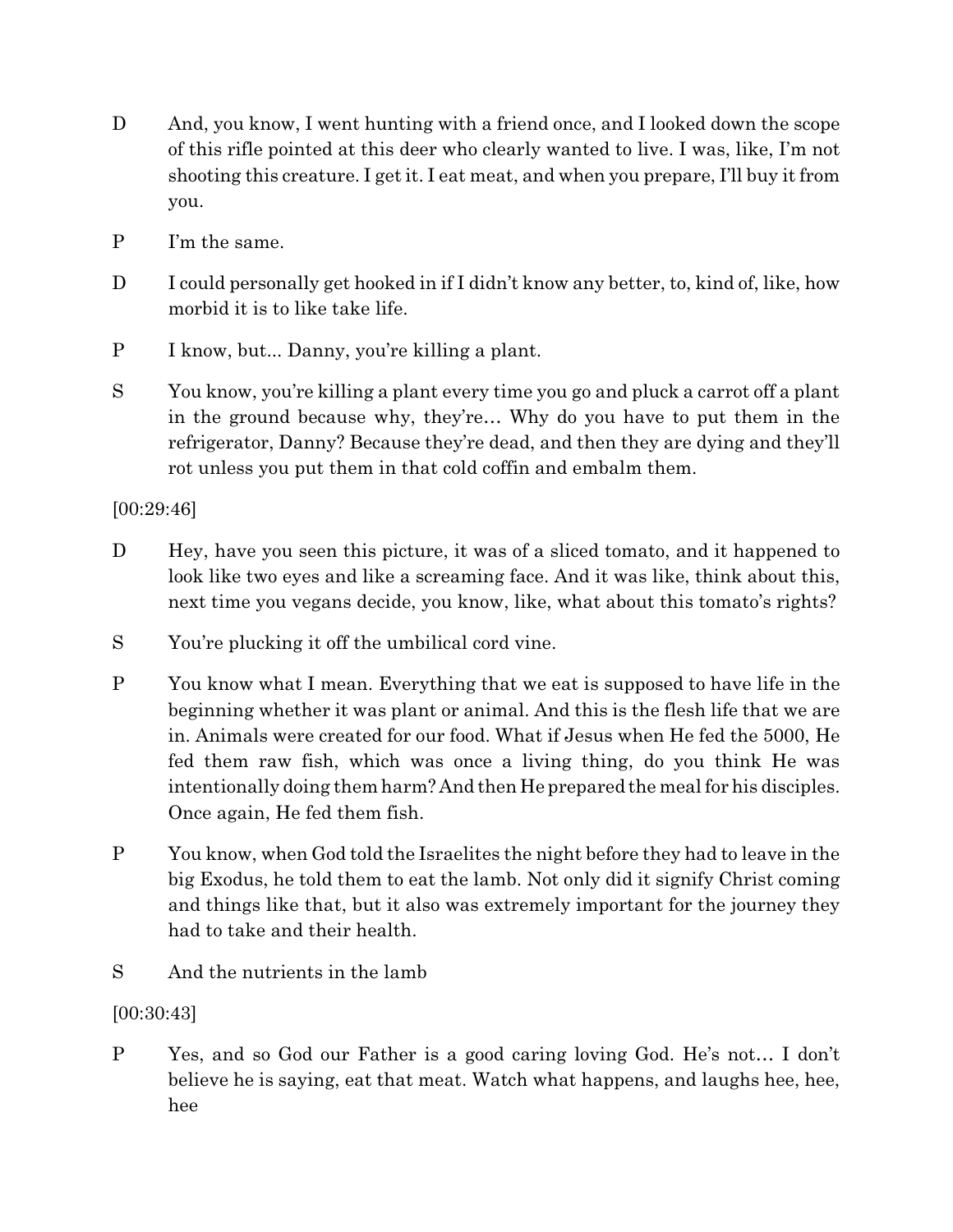- D The circle of life, that's my best Elton John.
- P But I think you didn't get the right premise of what I was saying. I wasn't saying that God's trying to kill us. I was saying…
- S That He's wiser than us because so many times…
- P So circle of life just popped out then?
- D You inspired me ... What you said I got it so deeply, right.
- S So many times, just being a little bit nauseated and thinking about pregnancy, I can think about meat, looking at the fibre of it raw and I can think, oh, it's such a gross thing. It's such a gross thing, like you said Pearl, a morbid thing. All that stuff about the wisdom of man, and because I've been down the vegetarian route, and saw what it did to my body and saw the destruction, I have to snap myself out of it, and say, Serene trust the Lord. Just believe what he says. Stop thinking your wisdom. You just believe in God's wisdom, and I snap myself out of it.
- P Yes I think if someone wants to take the approach of, oh, I don't want… They don't want to… Because a lot of people said they don't eat meat like we used to in the old days…

### [00:31:59]

- S Actually they did. The priests who were the most holy, the ones who were the Holies of Holy who were going to go into the very presence of God and the shikiena glory, they were the ones that were eating meat all day.
- P Yes you look at some cultures like Eskimos, all they lived on, I mean, I believe in greens. I believe in the full balance, but it's also wrong to say well people used to eat a lot less meat. That's actually not true.
- S They didn't have refrigeration and when they made sacrifices, and when they killed something, they had a feast of it. And it was a lot of meat at once.
- D "What the Health"... that's what I say.
- S I'm sure they made jerky and I'm sure they made all kinds of stuff.
- P Danny are you counting the number of times you say it?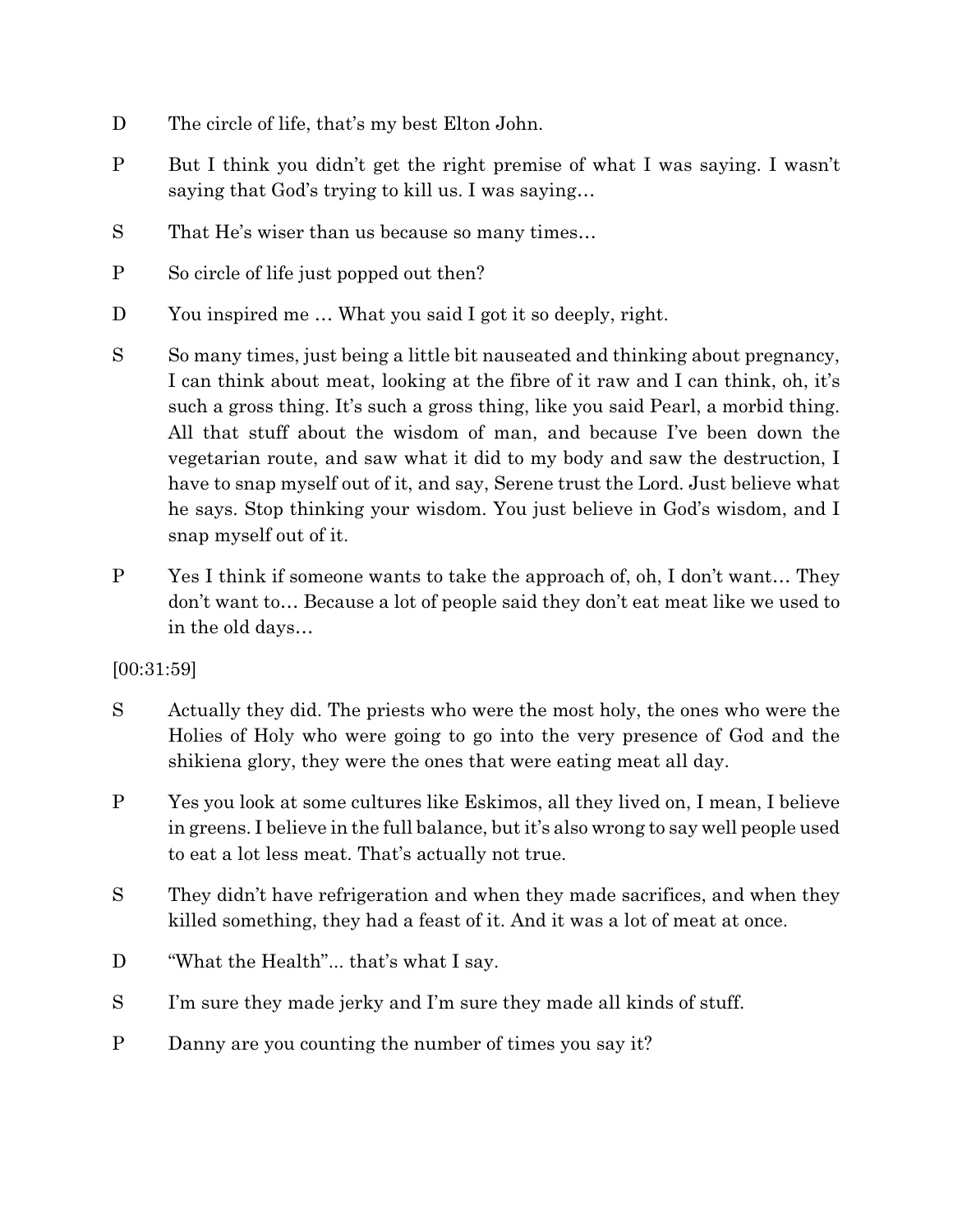- S Well, that little boy was having that lunch out there when the disciples brought the boys lunch to Jesus, and He multiplied it. That was just an everyday lunch and there was meat in there. I believe fish is meat,
- P Yes, I consider fish, well, fish is flesh food. But you see this documentary was basically all animal products, including eggs.

[00:32:55]

- P And, you know, it was insinuated that it is akin to smoking cigarettes. I said that when you're feeding your children meat, eggs and things like that, you might as well be frying them up a whole bunch of cigarettes.
- S Well, when I didn't feed my children eggs, when I gave them spirulina smoothies every day, they not only had the Bengal shakes; they did this little shimmy shake as they took down their morning gross smoothies they've termed the Bengal shakes, that was their term for it. But, I wasn't feeding them the eggs and they had issues. Now I'm feeding them the eggs and they're amazing.
- D A friend of mine sent me a text. He said, you know if you add, and he's, kind of like, mocking the… He knows what I do for a living, and he's, kind of, mocking the health food thing. He's like, you know if you add a little olive oil to your kale salad, it makes it easier to scrape the whole thing into the trash, I just thought that was funny. You know, I get it. When you talk about your kids having the shakes trying to get it down…
- P Your next NSV Danny is to learn to like kale.
- S Kale salad is one of my favourites.
- P I wouldn't be coming back here not having tried kale.
- S That's one thing I can think about right now and not actually shudder because of the nausea.

[00:34:05]

- D Kale is like pro-level. I mean, once you've got your doctorate.
- P Well, I can tell you Danny, you're going to be a pro, Danny because it can be so good.
- D I just watched you eat kale substance with chop sticks. I was like... Are we that cool, we're eating with chop sticks?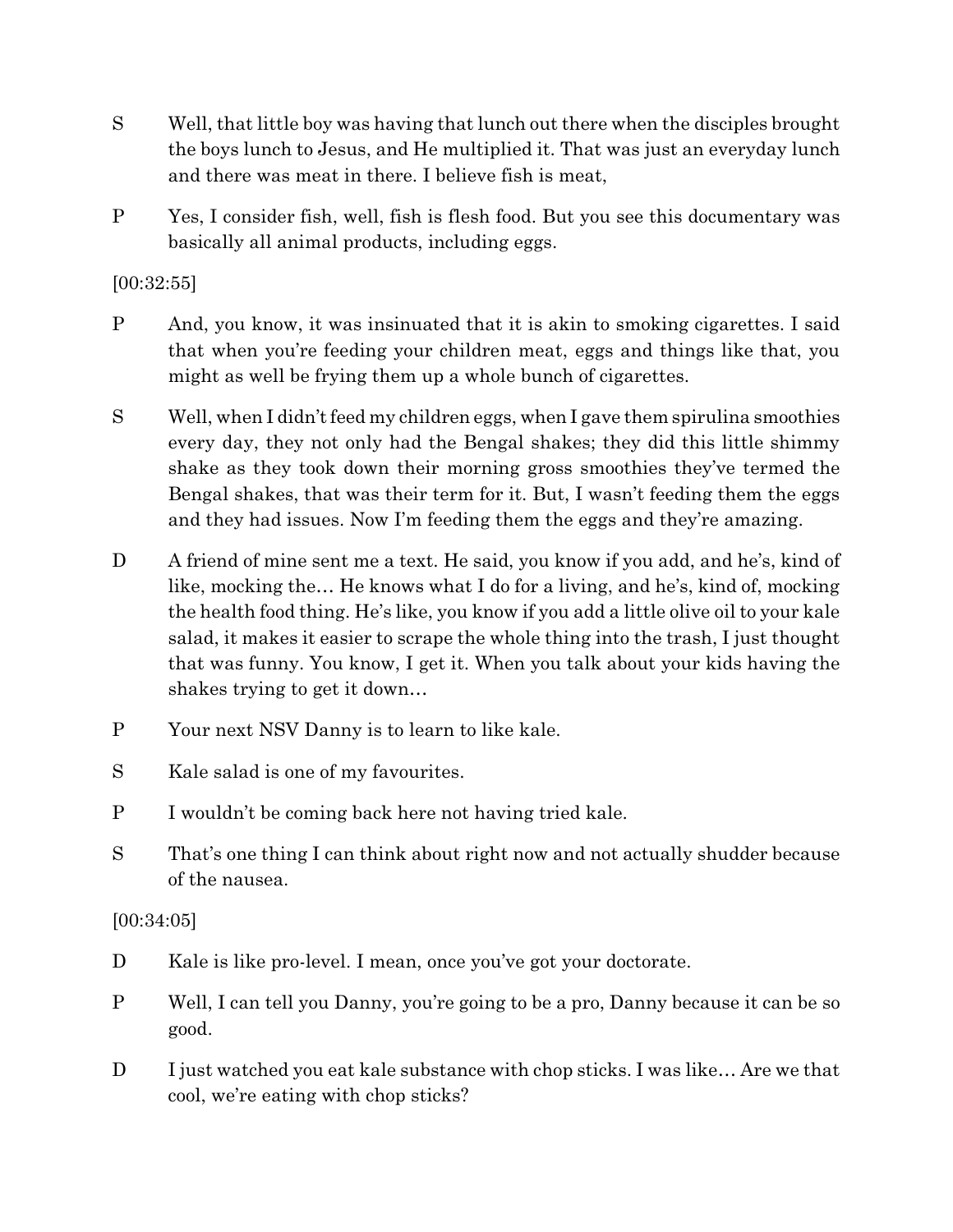- P That wasn't kale. That was my Waldorf apple salad.
- S Hey, we went to China so we're allowed to eat with chop sticks.
- P I've been eating with chop sticks ever since we came back from China. It just makes everything better,
- D I've always been the guy in the restaurant, you know, I'm sitting with my fork because I'm an abysmal failure with chop sticks, and I look around and everyone is just like chumming it up and doing their chop sticks, and I'm like: You guys are frauds, man. You're frauds.
- P So, were you thinking fraud thoughts when you saw me?
- D I had a little bit of ...

[00:34:42]

- S Oh yes its failure wrath
- P Failure wrath
- D I was like, "What the Health" does Pearl think she's doing?
- P I do want to talk about, let's just say, you don't feel good with a bunch of meat, or you just, maybe you have a tender heart towards animals, listen, I don't want to bash up on anybody today. We all have our own mind challenges. We have our own things we care about. You can do Trim Healthy Mama without a bunch of meat, sure. There are other proteins I mean it's hard without any animal products at all because you've got Greek yoghurt for your protein. You've got cottage cheese for your protein. But I guess you could do it Veganism if you really tried hard. It would be hard. You'd have to have a lot of pea protein.
- S A lot of pea protein which, by the way, has a chalky texture
- P Yes, it's not as yummy.
- S But I do want to say this just to prove that I have a heart, Pearl has a heart, Danny has a heart. Danny has a heart for everything.
- P Danny just wants to say "What the Health".
- S Just to say, we're not against these people because we were them. And we actually have a soft spot for them.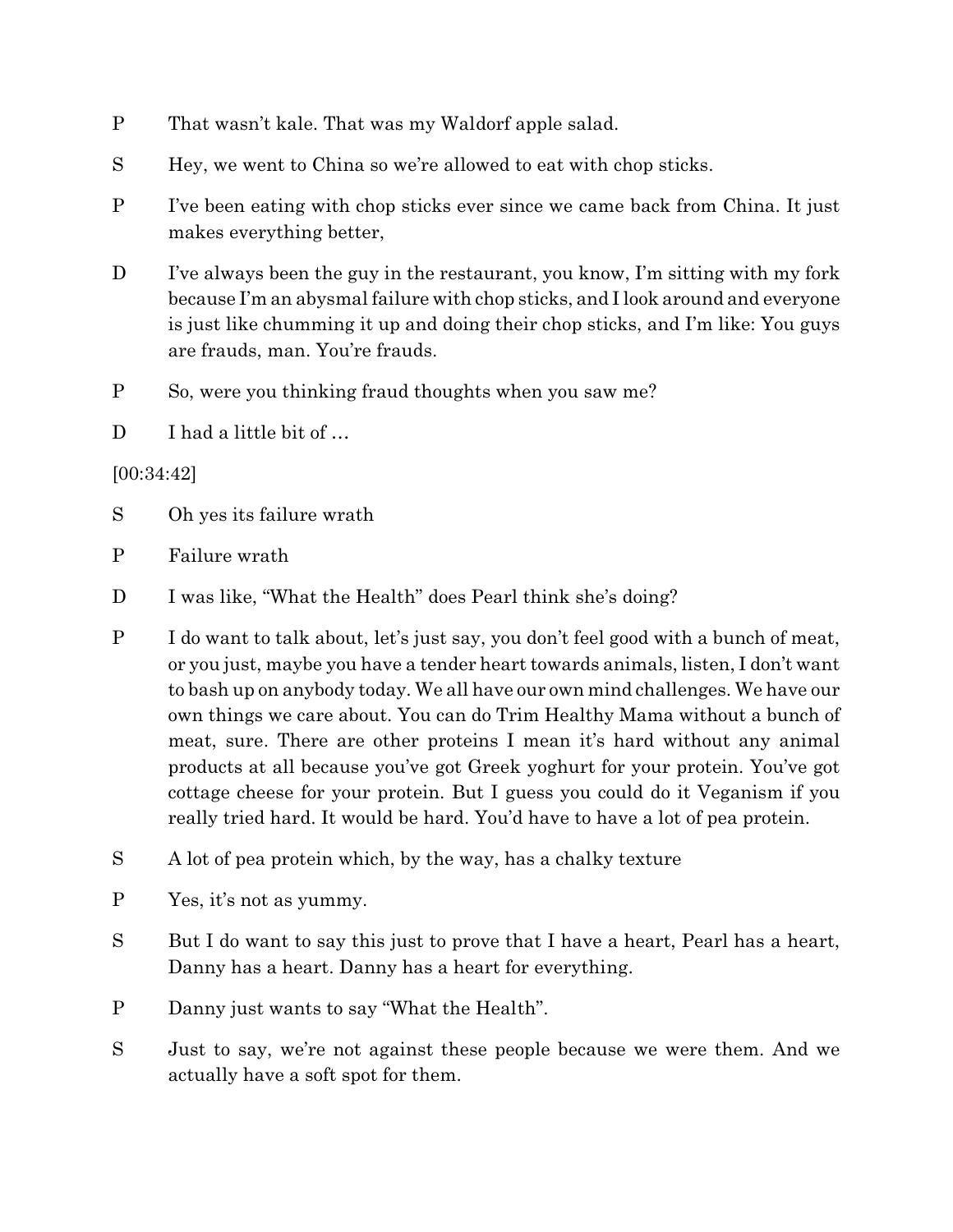[00:35:52]

- P I am against spreading more fear though so I don't want these documentaries that are all so sensational and viral you know to confound our fear.
- S The sensationalism was just freaking me out.
- P And so just going back to common sense, we were created to eat meat.
- D Yes, common sense. A little guiding rule is, I find that whenever I'm like obsessively, panicky going after something, it's not a rule, maybe, but I'm often wrong. And I find that when I'm at a place of chill, and just like, it's just lifestyle. I don't need to really put out a big old bill board for it.
- S To do the placard bit.
- D When I'm trying to convert, the minute I'm racing around, I mean, I get it, there's passion in anything that you do so…
- P Lots of people are trying to convert others to Trim Healthy Mama.
- S But, I think it's more of a chill.
- P I think its how they've seen it happen in their lives.
- D But, and...

[00:36:54]

- S I don't think they want to put out a documentary out though and put a big placard and do a demonstration in their down town.
- D Yes it's just a different vibe when you're at a place of rest and arrival.
- P Yes, you're right.
- D When you get to a place where you're like, wow, I can be done with my zealous ego-stroking.
- S That was a very intelligent, little last-thing you said there, just about the rest and arrival and it's a bit shocking when you come out with the outfit that Danny is wearing. Usually Danny is wearing a very suave shirt, and he says intelligent things, and it just matches and goes with the vibe and the flow.
- D But today there's a problem? What's going on?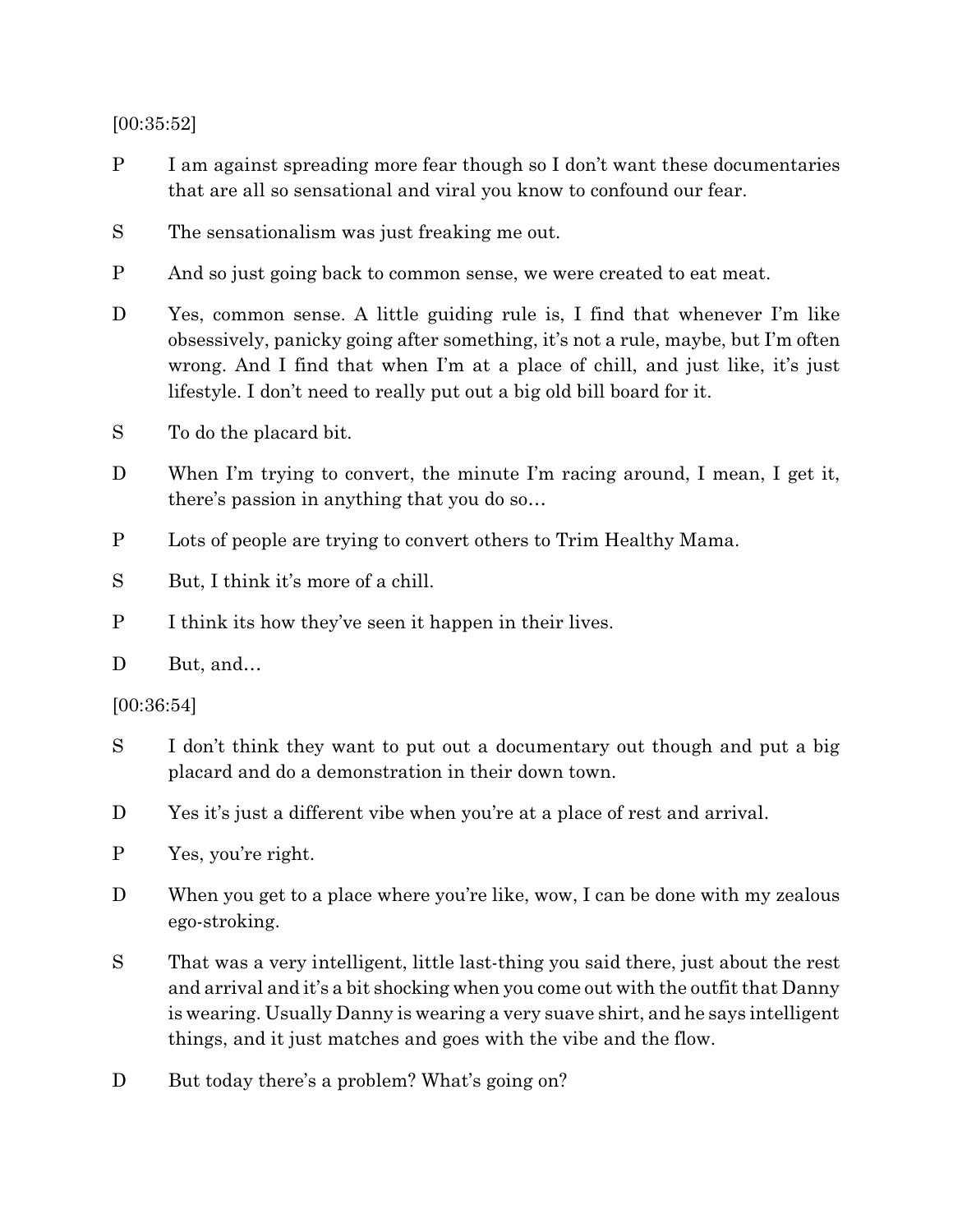- S But today he is wearing these shorts.
- P It's the shorts. Serene thought that they were long boxers, but he tells us they are \$130 shorts
- S But then it's like you are wearing a linen shirt that you could wear to a wedding with the shorts
- P It's a long sleeve shirt with shorts people!!
- D Yes, my shirt is very "Indianesc", I don't like routine and if I look in the mirror and I see something that I keep seeing over and over, I get disgusted.

[00:37:58]

- S Well, this is not an over and over. And surprisingly Danny, what you said. I really am going to take that for my life too. I love what you said. When you get to a place of rest and arrival, it does not have to be frantic anymore.
- P It has to be rest. You see stress and anxiety over what we're eating, that's not of God, and it doesn't do our bodies any good. And so we need to trust in him. Trust that He's got it. Trust that He knows what works best for us, and trust how we were created, and not allow ourselves.
- S And if you're not a Christian, there is a lot of rest and arrival in the fact that for generations and generations, for countries and tribes, in historic wisdom that meat is not a new thing, but refined food is.

[00:38:40]

Announcer: Trim Healthy Mama Product News and Notes

- P Hey, let's talk about the new flavoured whey's...
- S I can't keep it in my house.
- P Yes, because your children are using them.
- S I want to say its crack but Pearl says it's not holy.
- P No, it's not nice to use the word crack.
- S It's a modern term for addictive and wonderful. You know my children are not on drugs Pearl.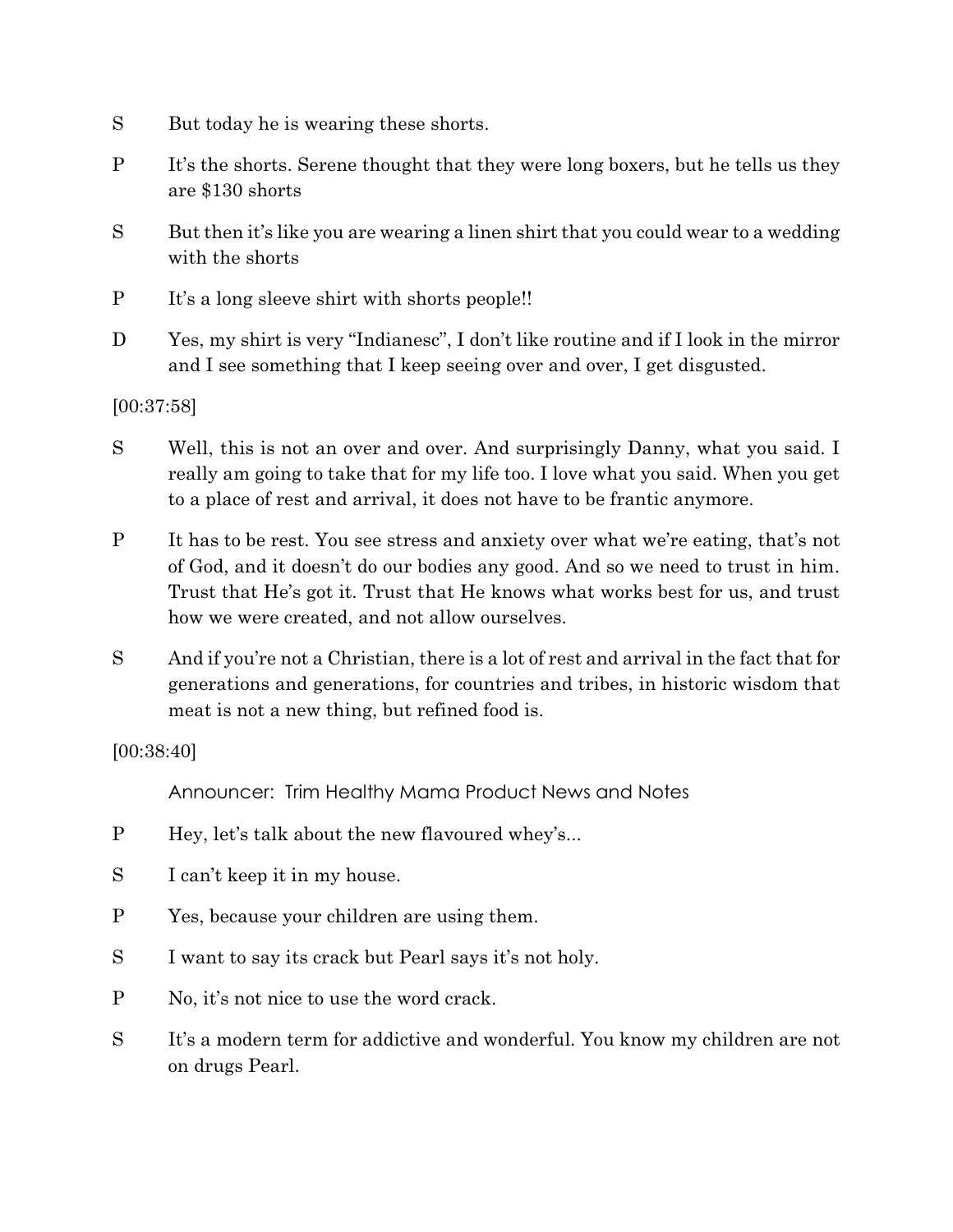- P I know, okay. So we've got strawberry. It took us so long to get these out. People were asking. Can you put some flavour in your whey, like forever, we have strawberry and chocolate, they rock. They are so delish.
- S Because we would work with the flavour-artistry company, and we'd be like, no, no...
- P That tastes like a diet milkshake. No.
- S Yes, it always tastes like a bitter edge with a synthetic vitamin taste right. The key was, in the end, we had to stick a bit of our mineral salt in it. You know, to balance out the sweet and give it that full, rounded taste.
- P Yes.
- D I actually never knew why the salt was there.
- P Oh, it changes everything. So are you, which one are you liking because you said you were downing this?
- S Oh, no...the chocolate whey is like childhood chocolate milk.
- S And the strawberry whey is amazing too, just the smell of it, I could just sniff it from the bag.

[00:39:58]

- P No, but this is the thing. If you're a chocolate milk lover, and I am, it just makes your life so easy. It's just like one glass of almond milk. Or if you're like you and you have a high metabolism or growing children, you could do real milk.
- S Whole milk, my children do it with whole milk.
- D I personally do it with coconut milk.
- P Yes, coconut milk is great, and then I do half a scoop and it's about the right sweetness.
- S You know why Pearl likes chocolate milk and she can do it the right way now, without chocolate. With our chocolate whey with unsweetened almond milk because when I was little, I'm taller than her, as you can see, and I have a larger face, and I'm just a little bit Shreky around her right?
- D I would not called you that.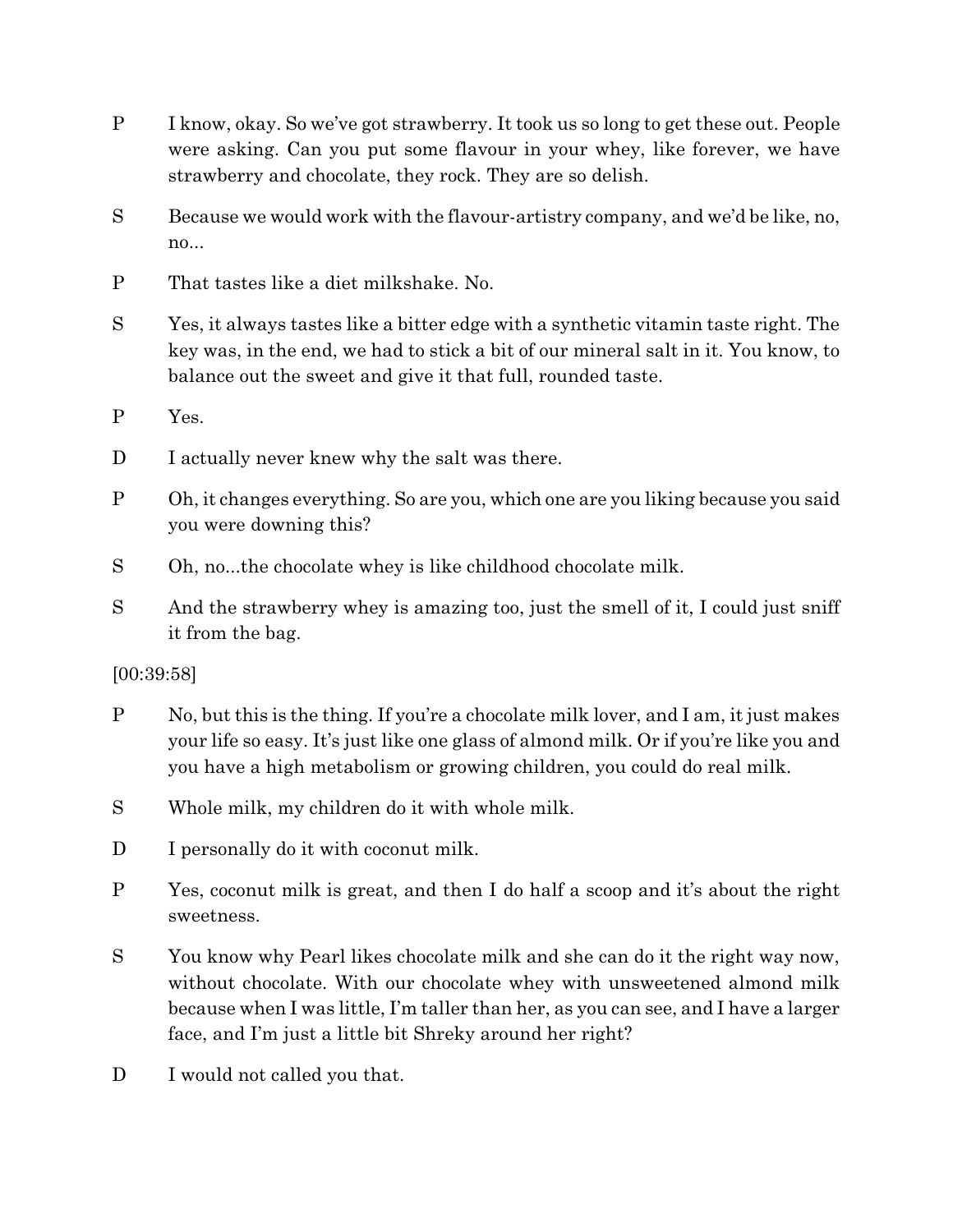- S When I was little, I had an issue with being younger and bigger so I used to try and feed her chocolate milk.
- P So I would be bigger than her.

[00:40:46]

- D You were trying to sabotage her face.
- S Oh, yes, I can see that you are tired after a hard day of homework, would you like me to make you a chocolate milk? I always offered chocolate milk on tap.
- D Sorry, I'm too busy-distracted. I'm measuring your faces.
- S Yes, it's longer and bigger.
- P She won't put her face next to mine in the mirror.
- S Just look in the book people. My face looks like it's five of Pearl's.
- P It doesn't.
- D I don't see it.
- P But anyway, okay so what were we saying?
- S I am all settled about that now
- P We were talking about, here's what you do. Any meal where you're having an E meal, an Energizing meal with a bunch of carbs and a bunch of fat, I find that I can still be a tad hungry. You don't feel satisfied sometimes. You're like, oh, I still want to eat.
- S You want your pacifier.

[00:41:30]

- P Yes, but when I include the chocolate milk. I'm done. Oh, somebody just put me to bed. Wrap me in a blanket.
- D It's satisfying for sure.
- S And put the pacifier in your mouth, you have to say yes to my good thought
- P Not a good analogy...